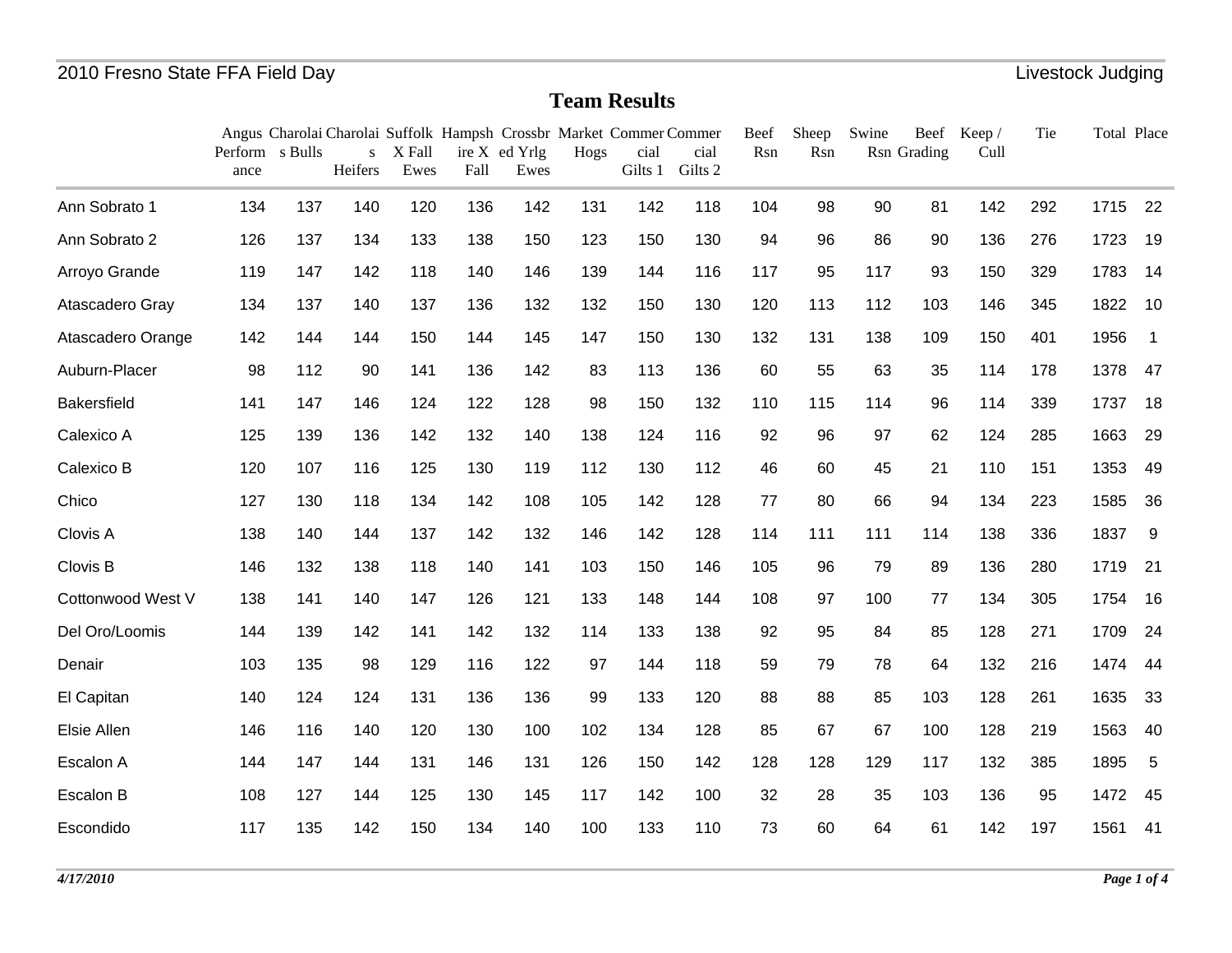|                         | Perform s Bulls |     | S              | X Fall      |             | Angus Charolai Charolai Suffolk Hampsh Crossbr Market Commer Commer<br>ire X ed Yrlg | Hogs | cial           | cial<br>Gilts 2 | Beef<br>Rsn | Sheep<br>Rsn | Swine | Rsn Grading | Beef Keep/<br>Cull | Tie | Total Place |                |
|-------------------------|-----------------|-----|----------------|-------------|-------------|--------------------------------------------------------------------------------------|------|----------------|-----------------|-------------|--------------|-------|-------------|--------------------|-----|-------------|----------------|
|                         | ance            | 135 | Heifers<br>144 | Ewes<br>128 | Fall<br>138 | Ewes                                                                                 |      | Gilts 1<br>148 | 132             | 100         | 105          |       |             |                    |     |             |                |
| Foothill-Bakersfield    | 138             |     |                |             |             | 123                                                                                  | 139  |                |                 |             |              | 92    | 101         | 144                | 297 | 1767        | 15             |
| Forestville             | 138             | 133 | 136            | 123         | 132         | 140                                                                                  | 121  | 144            | 136             | 70          | 83           | 80    | 72          | 132                | 233 | 1640        | 32             |
| <b>Fresno Central</b>   | 138             | 137 | 138            | 142         | 146         | 140                                                                                  | 139  | 150            | 132             | 102         | 114          | 102   | 104         | 136                | 318 | 1820        | 11             |
| Galt                    | 113             | 131 | 134            | 122         | 118         | 122                                                                                  | 142  | 136            | 128             | 69          | 65           | 70    | 66          | 134                | 204 | 1550        | 42             |
| Gustine                 | 135             | 144 | 136            | 147         | 140         | 131                                                                                  | 131  | 141            | 122             | 97          | 103          | 82    | 104         | 106                | 282 | 1719        | 20             |
| Half Moon Bay           | 113             | 134 | 132            | 135         | 104         | 70                                                                                   | 100  | 140            | 132             | 40          | 20           | 68    | 55          | 118                | 128 | 1361        | 48             |
| Healdsburg              | 126             | 134 | 116            | 118         | 122         | 141                                                                                  | 118  | 144            | 118             | 92          | 75           | 83    | 64          | 132                | 250 | 1583        | 37             |
| Johansen                | 95              | 125 | 112            | 89          | 134         | 109                                                                                  | 119  | 125            | 124             | $\mathbf 0$ | 0            | 0     | 84          | 114                | 0   | 1230        | 52             |
| Linden                  | 124             | 121 | 132            | 131         | 136         | 137                                                                                  | 118  | 142            | 114             | 73          | 78           | 83    | 79          | 150                | 234 | 1618        | 35             |
| Livermore               | 132             | 131 | 130            | 136         | 132         | 123                                                                                  | 130  | 144            | 112             | 89          | 103          | 115   | 62          | 134                | 307 | 1673        | 28             |
| Lodi                    | 146             | 147 | 148            | 129         | 138         | 150                                                                                  | 131  | 150            | 124             | 115         | 99           | 97    | 99          | 138                | 311 | 1811        | 12             |
| Madera                  | 138             | 147 | 146            | 144         | 144         | 131                                                                                  | 140  | 150            | 116             | 135         | 126          | 125   | 117         | 150                | 386 | 1909        | $\mathbf{3}$   |
| Marysville              | 111             | 111 | 100            | 131         | 114         | 135                                                                                  | 105  | 130            | 106             | 30          | 50           | 23    | 59          | 104                | 103 | 1309        | 50             |
| McArthur                | 127             | 141 | 134            | 145         | 132         | 113                                                                                  | 89   | 148            | 118             | 104         | 115          | 115   | 83          | 116                | 334 | 1680        | 27             |
| Modesto                 | 140             | 144 | 140            | 150         | 148         | 145                                                                                  | 132  | 145            | 128             | 118         | 130          | 131   | 111         | 150                | 379 | 1912        | $\overline{2}$ |
| Morgan Hill Live Oa     | 115             | 110 | 86             | 135         | 132         | 141                                                                                  | 98   | 95             | 112             | 74          | 81           | 69    | 68          | 84                 | 224 | 1400        | 46             |
| Newman                  | 130             | 143 | 138            | 106         | 148         | 141                                                                                  | 100  | 148            | 104             | 75          | 78           | 73    | 56          | 138                | 226 | 1578        | 38             |
| Nipomo                  | 150             | 144 | 130            | 142         | 148         | 127                                                                                  | 121  | 150            | 140             | 124         | 108          | 108   | 90          | 128                | 340 | 1810        | 13             |
| <b>O'Neals Minarets</b> | 132             | 128 | 130            | 147         | 134         | 132                                                                                  | 118  | 148            | 132             | 101         | 82           | 85    | 78          | 142                | 268 | 1689        | 25             |
| Paso Robles 1           | 144             | 141 | 134            | 144         | 148         | 123                                                                                  | 123  | 150            | 118             | 125         | 129          | 128   | 105         | 146                | 382 | 1858        | 8              |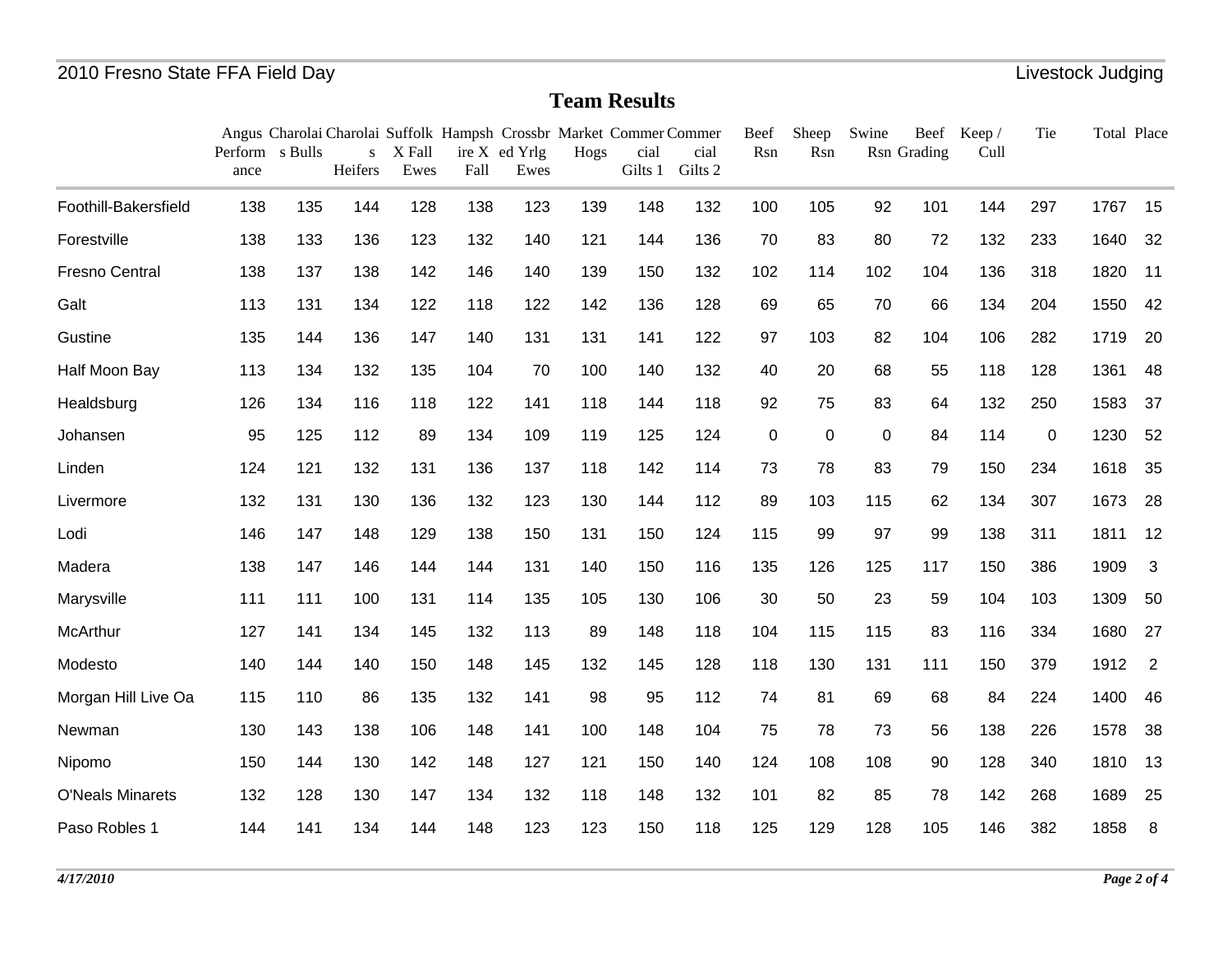|                         | Perform s Bulls |     | S       | X Fall |      | Angus Charolai Charolai Suffolk Hampsh Crossbr Market Commer Commer<br>ire X ed Yrlg | Hogs | cial    | cial    | Beef<br>Rsn | Sheep<br>Rsn | Swine | <b>Beef</b><br>Rsn Grading | Keep /<br>Cull | Tie         | Total Place |     |
|-------------------------|-----------------|-----|---------|--------|------|--------------------------------------------------------------------------------------|------|---------|---------|-------------|--------------|-------|----------------------------|----------------|-------------|-------------|-----|
|                         | ance            |     | Heifers | Ewes   | Fall | Ewes                                                                                 |      | Gilts 1 | Gilts 2 |             |              |       |                            |                |             |             |     |
| Paso Robles 2           | 142             | 144 | 138     | 144    | 142  | 127                                                                                  | 94   | 144     | 136     | 105         | 104          | 74    | 105                        | 142            | 283         | 1741        | 17  |
| Paso Robles 3           | 103             | 124 | 140     | 136    | 132  | 141                                                                                  | 113  | 143     | 126     | 84          | 96           | 83    | 65                         | 134            | 263         | 1620        | 34  |
| Porterville             | 146             | 143 | 144     | 142    | 140  | 137                                                                                  | 137  | 150     | 128     | 136         | 127          | 132   | 100                        | 138            | 395         | 1900        | 4   |
| Righetti                | 128             | 138 | 104     | 109    | 140  | 97                                                                                   | 145  | 140     | 134     | 75          | 81           | 78    | 57                         | 150            | 234         | 1576        | 39  |
| Rubidoux                | 106             | 127 | 100     | 130    | 136  | 118                                                                                  | 91   | 140     | 122     | 93          | 92           | 82    | 96                         | 98             | 267         | 1531        | 43  |
| San Luis Obispo         | 142             | 139 | 140     | 150    | 140  | 132                                                                                  | 121  | 150     | 112     | 130         | 136          | 122   | 116                        | 146            | 388         | 1876        | - 6 |
| Santa Maria             | 138             | 139 | 138     | 144    | 144  | 140                                                                                  | 119  | 148     | 128     | 123         | 130          | 115   | 118                        | 144            | 368         | 1868        |     |
| Sonora                  | 68              | 116 | 146     | 139    | 92   | 132                                                                                  | 124  | 81      | 124     | $\pmb{0}$   | 0            | 0     | 57                         | 146            | $\mathbf 0$ | 1225        | -53 |
| Templeton               | 121             | 135 | 116     | 131    | 132  | 141                                                                                  | 110  | 139     | 116     | 101         | 104          | 103   | 92                         | 142            | 308         | 1683        | 26  |
| <b>Thomas Downey</b>    | 134             | 133 | 136     | 134    | 118  | 136                                                                                  | 115  | 123     | 124     | 108         | 96           | 62    | 81                         | 142            | 266         | 1642        | -31 |
| <b>Tracy</b>            | 126             | 123 | 128     | 134    | 134  | 141                                                                                  | 113  | 148     | 114     | 96          | 92           | 84    | 83                         | 128            | 272         | 1644        | 30  |
| Vista                   | 62              | 150 | 122     | 64     | 124  | 136                                                                                  | 115  | 125     | 86      | 56          | 59           | 77    | 56                         | 70             | 192         | 1302        | 51  |
| <b>Woodland-Pioneer</b> | 144             | 139 | 126     | 150    | 126  | 118                                                                                  | 141  | 139     | 120     | 92          | 97           | 103   | 75                         | 140            | 292         | 1710        | 23  |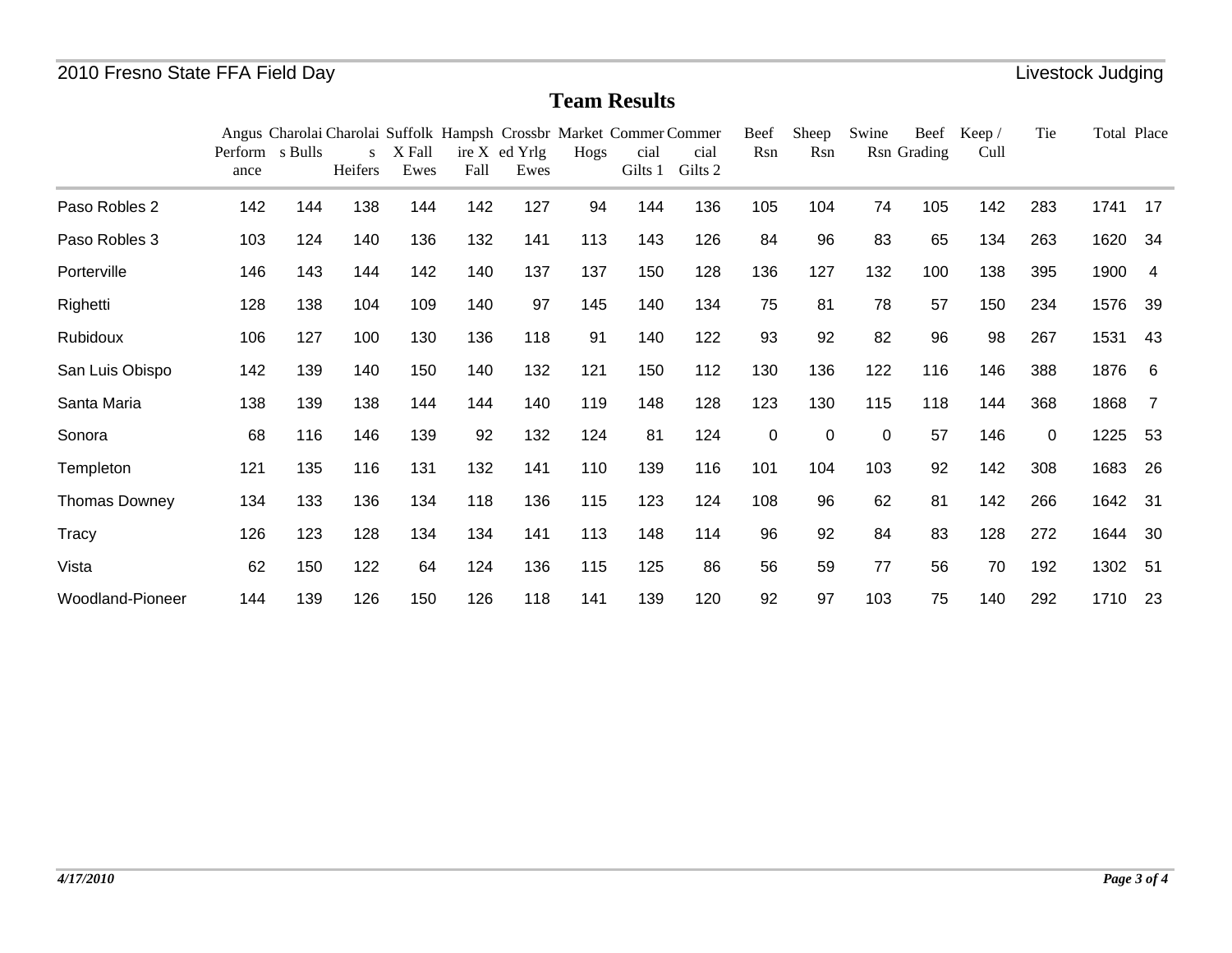Tie Total Place Angus Charolai Charolai Suffolk Hampsh Crossbr Market Commer Commer Perform s Bulls ance s X Fall Heifers Ewes ire X ed Yrlg Fall EwesHogs cial Gilts 1 Gilts 2 cial Beef Sheep Rsn Rsn Swine Rsn Grading Beef Keep / Cull

Ties Broken by Reasons. Top three scores used to calculate team score.

| <b>Class</b>               | Max Score Official Cut 1 Cut 2 |      |                |   | Cut3 |
|----------------------------|--------------------------------|------|----------------|---|------|
| 01 Angus Performance Bulls | 50                             | 3142 | 5              | 2 | 4    |
| 02 Charolais Bulls         | 50                             | 2143 | 3              | 1 | 8    |
| 03 Charolais Heifers       | 50                             | 2413 | 4              | 6 | 2    |
| 04 Suffolk X Fall Ewes     | 50                             | 2314 | 5              | 3 | 3    |
| 05 Hampshire X Fall Ewes   | 50                             | 2413 | 4              | 2 | 2    |
| 06 Crossbred Yrlg Ewes     | 50                             | 4213 | 5              | 5 | 4    |
| 07 Market Hogs             | 50                             | 2134 | 2              | 3 | 5    |
| 08 Commercial Gilts 1      | 50                             | 2143 | $\overline{2}$ | 3 | 6    |
| 09 Commercial Gilts 2      | 50                             | 2413 | 4              | 2 | 2    |
| 10 Beef Rsn                | 50                             |      |                |   |      |
| 11 Sheep Rsn               | 50                             |      |                |   |      |
| 12 Swine Rsn               | 50                             |      |                |   |      |
| 13 Beef Grading            | 50                             |      |                |   |      |
| 14 Keep / Cull             | 50                             |      |                |   |      |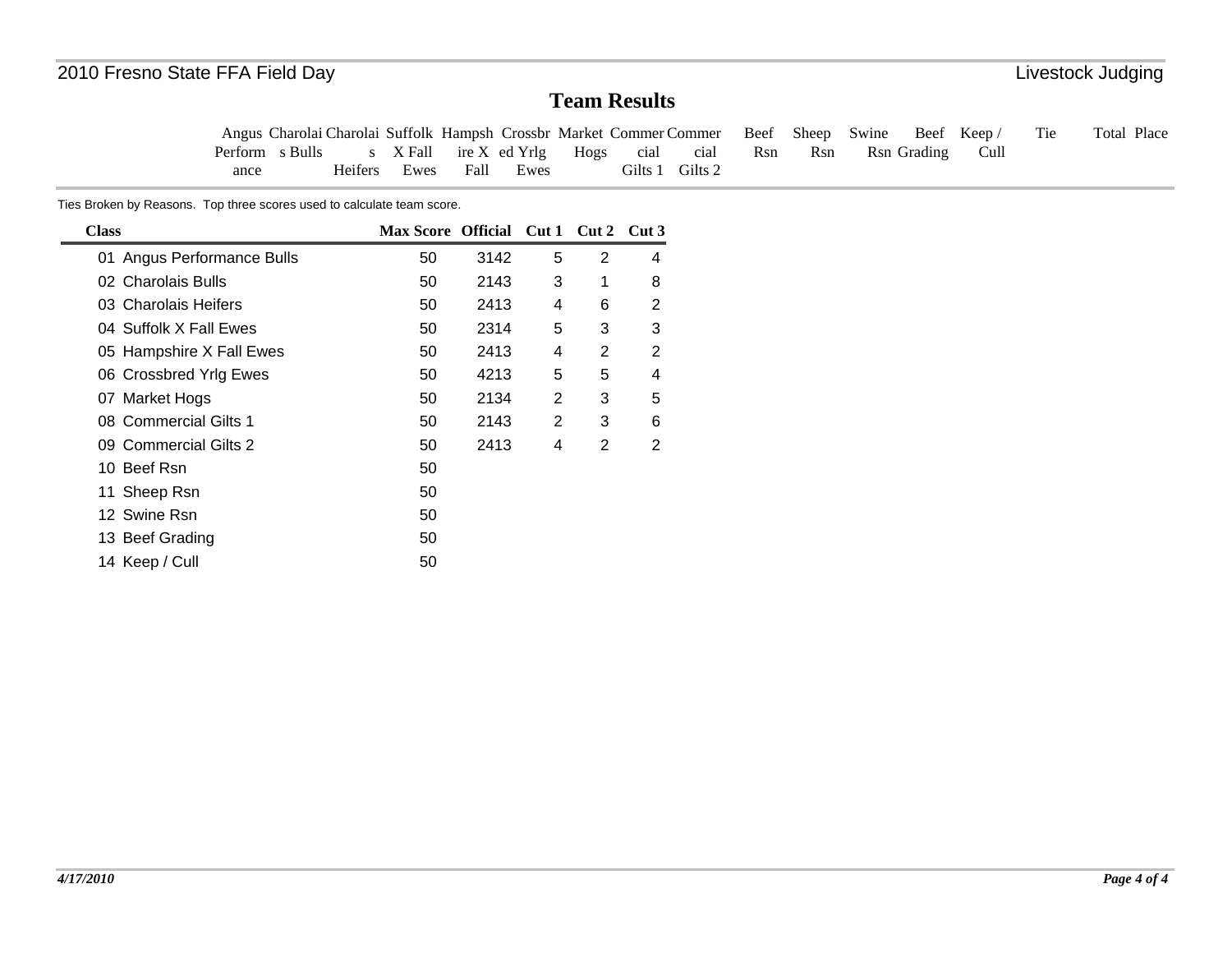# Livestock Judging 2010 Fresno State FFA Field Day

Advisor: Cordeiro, Perry and Williamson

# **High Teams**

| <b>Placing Total</b> | Team                   |
|----------------------|------------------------|
| $1 \quad$            | 1956 Atascadero Orange |
| 2                    | 1912 Modesto           |
| 3                    | 1909 Madera            |
| 4                    | 1900 Porterville       |
| 5.                   | 1895 Escalon A         |
|                      |                        |

# **High Individuals**

| <b>Placing Total</b> | Name / Team                              |                     |     |
|----------------------|------------------------------------------|---------------------|-----|
| 1                    | 660 Ryan Debusk / Atascadero Orange      |                     |     |
| $\overline{2}$       | 656 Hunter Scroggins / Atascadero Orange |                     |     |
| 3                    | 653 Kyle Mendes / Modesto                |                     |     |
| 4                    | 646 Bailey Riedel / San Luis Obispo      |                     |     |
| 5                    | 644 Shannon Sumpter / Madera             |                     |     |
|                      |                                          | Teams:              | 53  |
|                      |                                          | <b>Contestants:</b> | 198 |
|                      |                                          | <b>Alternates:</b>  | 21  |

**Total:** 219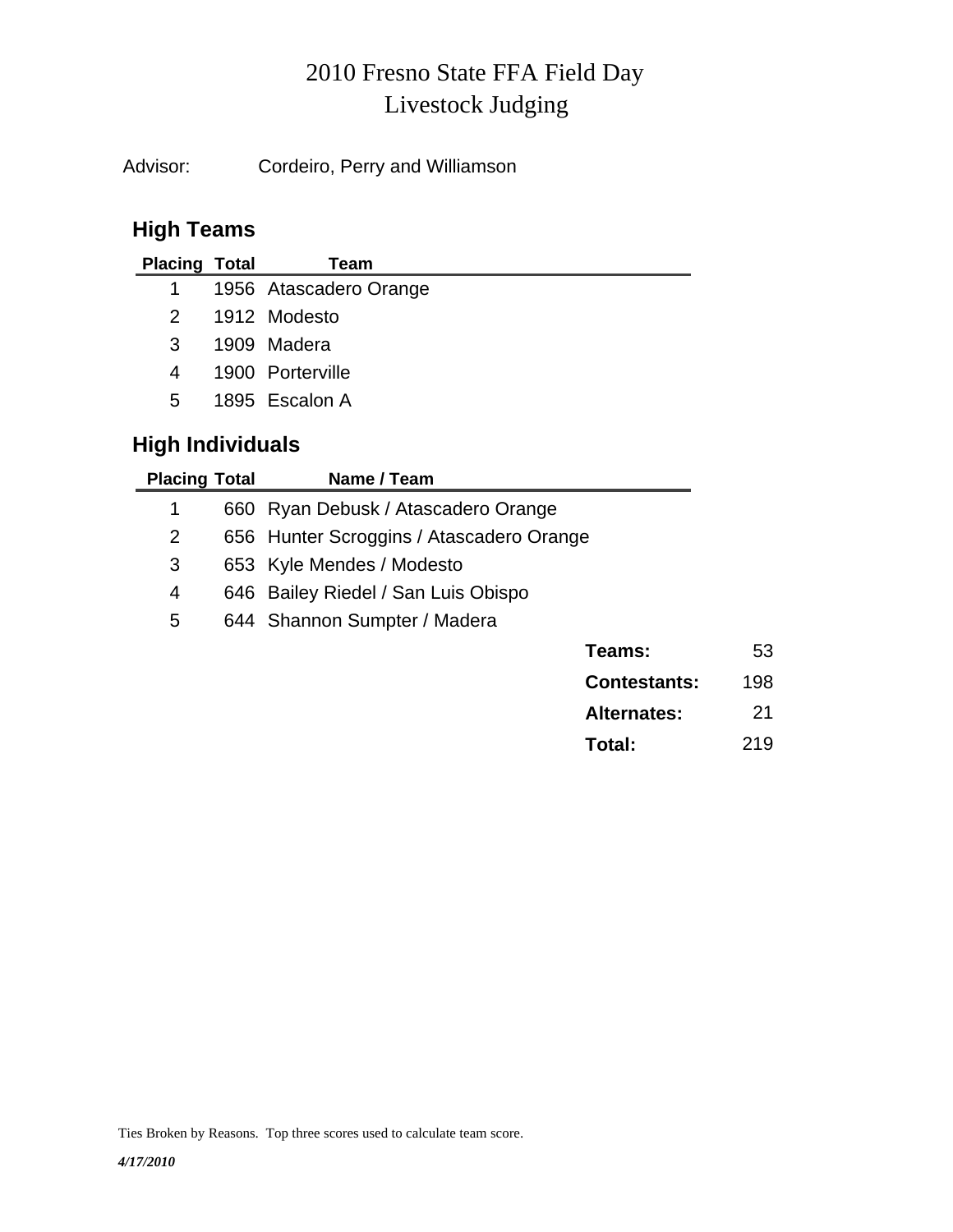|                          | Perform s Bulls<br>ance |    | S<br>Heifers | X Fall<br>Ewes | ire X<br>Fall | ed Yrlg<br>Ewes | Hogs | cial<br>Gilts 1 | Angus Charolai Charolai Suffolk Hampsh Crossbr Market Commer Commer Beef<br>cial<br>Gilts 2 | Rsn | Sheep<br>Rsn | Swine<br>Rsn | Beef<br>Grading | Keep/<br>Cull | Tie | Total       | Place     |
|--------------------------|-------------------------|----|--------------|----------------|---------------|-----------------|------|-----------------|---------------------------------------------------------------------------------------------|-----|--------------|--------------|-----------------|---------------|-----|-------------|-----------|
| Ann Sobrato 1            |                         |    |              |                |               |                 |      |                 |                                                                                             |     |              |              |                 |               |     | <u>1715</u> | 22        |
| Ashley Tercero           | 42                      | 43 | 44           | 50             | 48            | 50              | 45   | 50              | 48                                                                                          | 37  | 33           | 29           | 28              | 50            | 99  | 597*        | 51        |
| Christina Cefalv         | 50                      | 47 | 48           | 23             | 44            | 46              | 39   | 48              | 44                                                                                          | 40  | 33           | 39           | 27              | 42            | 112 | 570*        | 86        |
| Joey Cassibba            | 48                      | 42 | 46           | 37             | 44            | 45              | 24   | 50              | 44                                                                                          | 31  | 25           | 21           | 28              | 36            | 77  | 521         | 145       |
| Kathleen Bello           | 42                      | 47 | 48           | 47             | 44            | 46              | 47   | 44              | 26                                                                                          | 27  | 32           | 22           | 26              | 50            | 81  | 548*        | 106       |
| Ann Sobrato 2            |                         |    |              |                |               |                 |      |                 |                                                                                             |     |              |              |                 |               |     | 1723        | <u>19</u> |
| Cole Foreman             | 38                      | 47 | 50           | 45             | 42            | 50              | 43   | 50              | 46                                                                                          | 35  | 32           | 24           | 32              | 50            | 91  | 584*        | 68        |
| George Kalv              | 29                      | 39 | 44           | 47             | 50            | 45              | 20   | 50              | 46                                                                                          | 33  | 35           | 27           | 25              | 46            | 95  | 536         | 126       |
| <b>McKenna Miles</b>     | 42                      | 43 | 50           | 47             | 48            | 50              | 37   | 50              | 40                                                                                          | 32  | 30           | 24           | 23              | 42            | 86  | 558*        | 95        |
| <b>Tommy Burback</b>     | 46                      | 47 | 34           | 41             | 48            | 50              | 43   | 50              | 44                                                                                          | 27  | 34           | 38           | 35              | 44            | 99  | 581         | $*76$     |
| <b>Arroyo Grande</b>     |                         |    |              |                |               |                 |      |                 |                                                                                             |     |              |              |                 |               |     | 1783        | 14        |
| <b>Alex Rameriz</b>      | 42                      | 47 | 50           | 39             | 44            | 50              | 33   | 31              | 44                                                                                          | 34  | 34           | 32           | 28              | 42            | 100 | 550         | 103       |
| James Purkey             | 42                      | 47 | 48           | 34             | 48            | 50              | 48   | 50              | 42                                                                                          | 40  | 35           | 38           | 29              | 50            | 113 | 601         | 42        |
| Josh Musgrave            | 35                      | 50 | 50           | 34             | 44            | 46              | 43   | 50              | 38                                                                                          | 35  | 32           | 41           | 35              | 50            | 108 | 583*        | 70        |
| Justise Osiecki          | 42                      | 50 | 44           | 50             | 48            | 50              | 48   | 44              | 36                                                                                          | 42  | 28           | 38           | 29              | 50            | 108 | 599* 45     |           |
| <b>Arroyo Grande</b>     |                         |    |              |                |               |                 |      |                 |                                                                                             |     |              |              |                 |               |     |             |           |
| <b>Forest Pankey</b>     | 35                      | 50 | 46           | 50             | 50            | 50              | 48   | 50              | 44                                                                                          | 0   | 0            | 0            | 29              | 42            | 0   | 494         | 173       |
| <b>Atascadero Gray</b>   |                         |    |              |                |               |                 |      |                 |                                                                                             |     |              |              |                 |               |     | <u>1822</u> | 10        |
| Alex Borba               | 42                      | 47 | 44           | 45             | 44            | 41              | 45   | 50              | 40                                                                                          | 40  | 39           | 36           | 35              | 50            | 115 | 598         | 47        |
| <b>Bailey Mason</b>      | 42                      | 43 | 50           | 45             | 42            | 50              | 37   | 50              | 44                                                                                          | 36  | 35           | 34           | 33              | 50            | 105 | 591         | 57        |
| Joelle Clay              | 50                      | 47 | 46           | 47             | 50            | 41              | 50   | 50              | 46                                                                                          | 44  | 39           | 42           | 35              | 46            | 125 | 633*        | 13        |
| <b>Merideth Rickards</b> | 42                      | 50 | 44           | 26             | 44            | 46              | 33   | 44              | 26                                                                                          | 34  | 27           | 28           | 34              | 50            | 89  | 528         | 138       |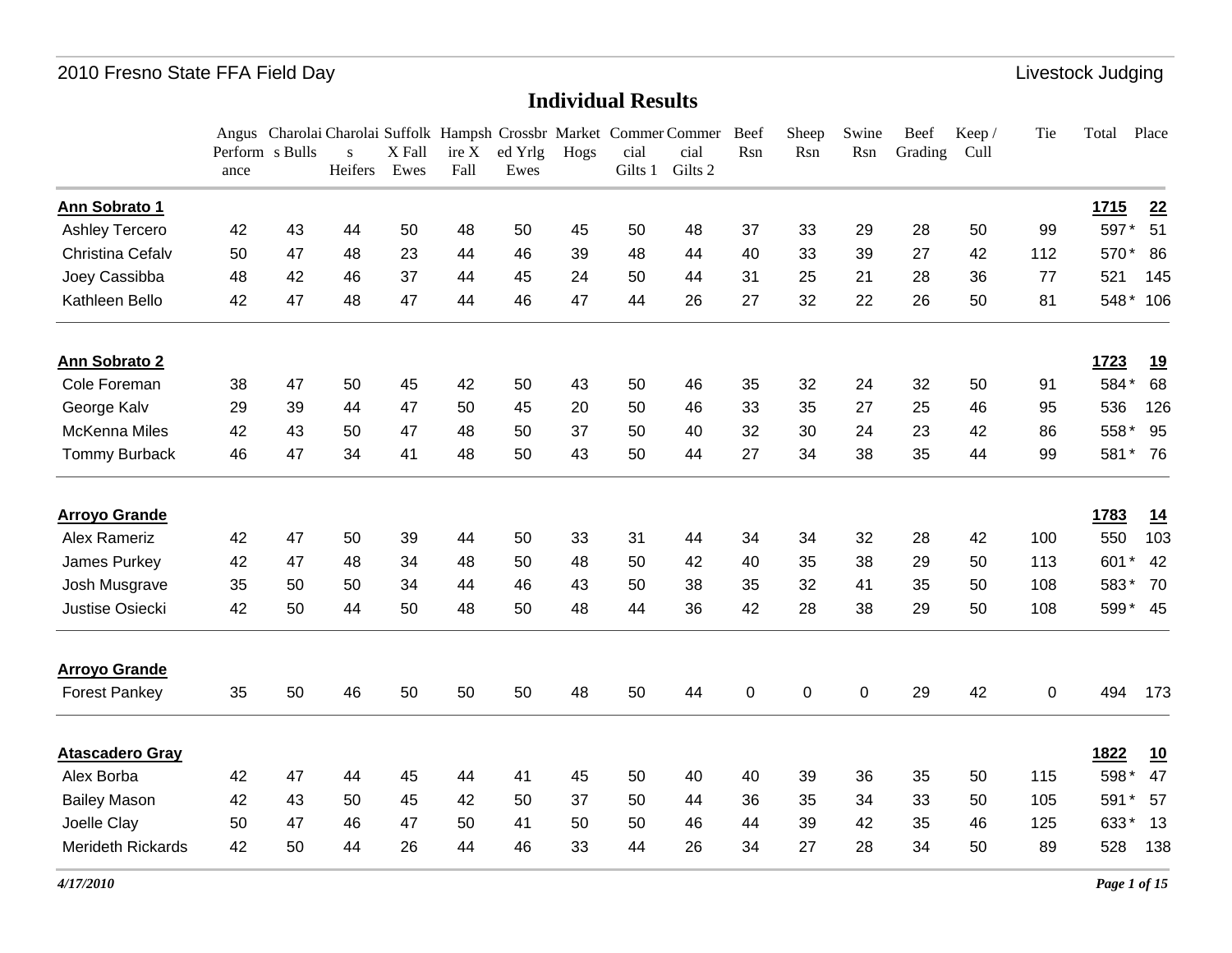|                            | ance | Perform s Bulls | S<br>Heifers | X Fall<br>Ewes | ire X<br>Fall | ed Yrlg<br>Ewes | Hogs | cial<br>Gilts 1 | Angus Charolai Charolai Suffolk Hampsh Crossbr Market Commer Commer<br>cial<br>Gilts 2 | Beef<br>Rsn | Sheep<br>Rsn | Swine<br>Rsn | Beef<br>Grading | Keep/<br>Cull | Tie | Total | Place          |
|----------------------------|------|-----------------|--------------|----------------|---------------|-----------------|------|-----------------|----------------------------------------------------------------------------------------|-------------|--------------|--------------|-----------------|---------------|-----|-------|----------------|
|                            |      |                 |              |                |               |                 |      |                 |                                                                                        |             |              |              |                 |               |     |       |                |
| <b>Atascadero Orange</b>   |      |                 |              |                |               |                 |      |                 |                                                                                        |             |              |              |                 |               |     | 1956  | <u>1</u>       |
| <b>Hailey Rose Switzer</b> | 42   | 50              | 48           | 50             | 48            | 50              | 50   | 50              | 40                                                                                     | 43          | 41           | 46           | 32              | 50            | 130 | 640*  | 8              |
| <b>Hunter Scroggins</b>    | 50   | 47              | 46           | 50             | 48            | 50              | 47   | 50              | 46                                                                                     | 48          | 44           | 44           | 36              | 50            | 136 | 656*  | $\overline{2}$ |
| Ryan Debusk                | 50   | 47              | 50           | 50             | 48            | 45              | 50   | 50              | 44                                                                                     | 41          | 46           | 48           | 41              | 50            | 135 | 660*  | $\overline{1}$ |
| Shawn Hester               | 48   | 47              | 44           | 47             | 48            | 45              | 37   | 50              | 40                                                                                     | 40          | 42           | 43           | 37              | 46            | 125 | 614   | 32             |
| <b>Atascadero</b>          |      |                 |              |                |               |                 |      |                 |                                                                                        |             |              |              |                 |               |     |       |                |
| Kourtney Rusell            | 48   | 50              | 44           | 47             | 44            | 41              | 50   | 48              | 38                                                                                     | 35          | 43           | 44           | 40              | 40            | 122 | 612   | 36             |
| <b>Auburn-Placer</b>       |      |                 |              |                |               |                 |      |                 |                                                                                        |             |              |              |                 |               |     | 1378  | 47             |
| <b>Caleb Porter</b>        | 42   | 18              | 36           | 50             | 42            | 50              | 25   | 44              | 44                                                                                     | 20          | 15           | 20           | 12              | 36            | 55  | 454*  | 197            |
| Lexie Anderson             | 29   | 47              | 44           | 41             | 46            | 46              | 24   | 31              | 48                                                                                     | 20          | 20           | 23           | 9               | 38            | 63  | 466*  | 190            |
| <b>Sydney Elliott</b>      | 27   | 47              | 10           | 50             | 48            | 46              | 34   | 38              | 44                                                                                     | 20          | 20           | 20           | 14              | 40            | 60  | 458*  | 195            |
| <b>Bakersfield</b>         |      |                 |              |                |               |                 |      |                 |                                                                                        |             |              |              |                 |               |     | 1737  | <u>18</u>      |
| Alyssa Carroll             | 41   | 42              | 34           | 47             | 44            | 45              | 33   | 44              | 38                                                                                     | 38          | 37           | 38           | 23              | 42            | 113 | 546   | 108            |
| Javier Ibarra              | 48   | 50              | 50           | 47             | 36            | 41              | 27   | 50              | 48                                                                                     | 33          | 42           | 38           | 30              | 44            | 113 | 584*  | 66             |
| Nicole Paulden             | 48   | 50              | 50           | 47             | 38            | 46              | 28   | 50              | 44                                                                                     | 38          | 42           | 33           | 33              | 44            | 113 | 591   | 56             |
| Ryan Selgrath              | 45   | 47              | 46           | 30             | 48            | 41              | 43   | 50              | 40                                                                                     | 39          | 31           | 43           | 33              | 26            | 113 |       | 562* 91        |
| <b>Bakersfield</b>         |      |                 |              |                |               |                 |      |                 |                                                                                        |             |              |              |                 |               |     |       |                |
| Angelica Aldana            | 48   | 50              | 46           | 25             | 32            | 27              | 33   | 17              | 42                                                                                     | 36          | 30           | 27           | 32              | 42            | 93  | 487   | 178            |
| <b>Chris Villarreal</b>    | 27   | 47              | 46           | 34             | 44            | 50              | 45   | 50              | 50                                                                                     | 30          | 25           | 20           | 24              | 44            | 75  | 536   | 128            |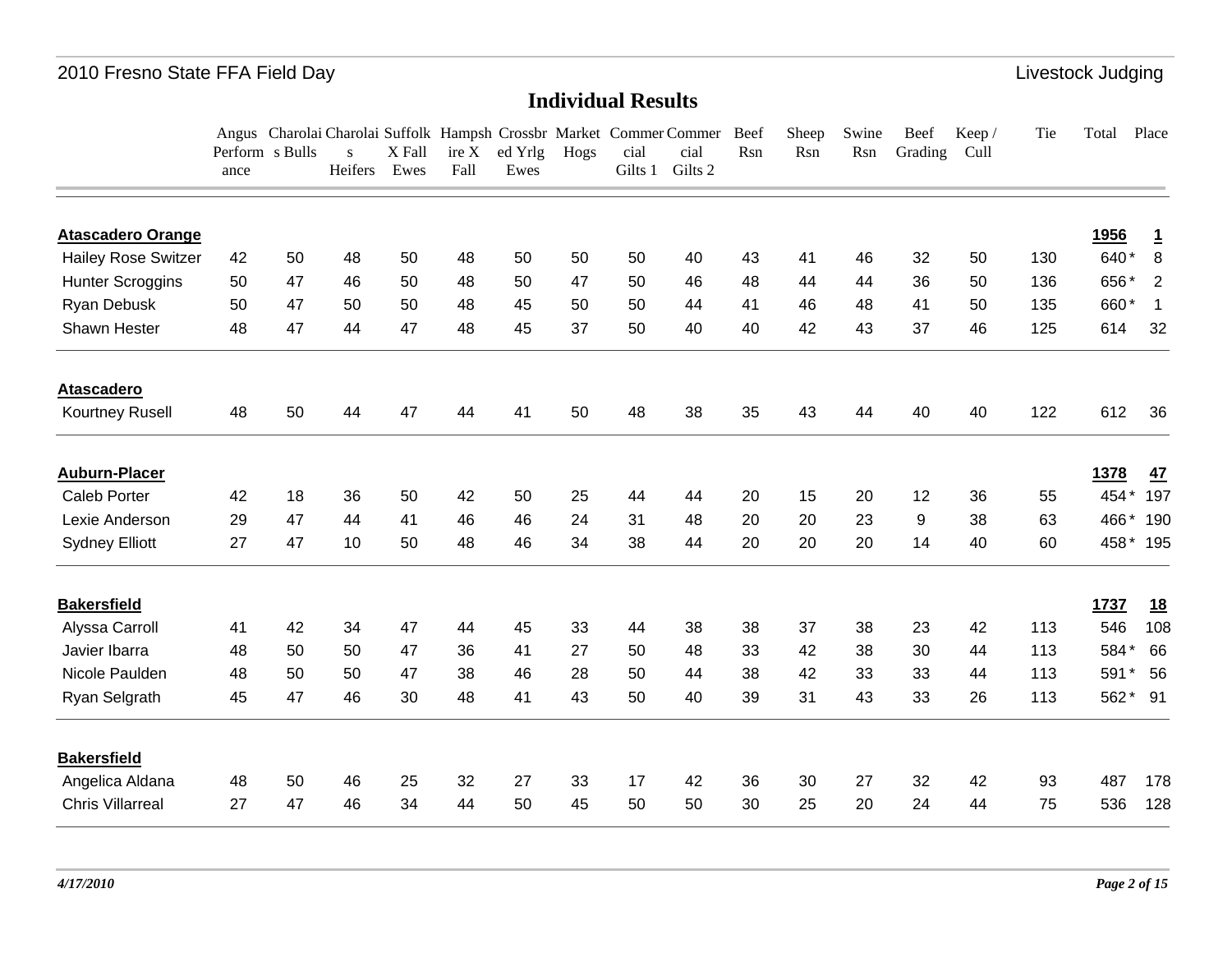### **Individual Results**

|                            |                         |    |                         |                |      |                         |      |                 | Angus Charolai Charolai Suffolk Hampsh Crossbr Market Commer Commer | Beef | Sheep | Swine | Beef        | Keep/ | Tie | Total  | Place     |
|----------------------------|-------------------------|----|-------------------------|----------------|------|-------------------------|------|-----------------|---------------------------------------------------------------------|------|-------|-------|-------------|-------|-----|--------|-----------|
|                            | Perform s Bulls<br>ance |    | $\mathbf{s}$<br>Heifers | X Fall<br>Ewes | Fall | $ire X$ ed Yrlg<br>Ewes | Hogs | cial<br>Gilts 1 | cial<br>Gilts 2                                                     | Rsn  | Rsn   | Rsn   | Grading     | Cull  |     |        |           |
| <b>Calaveras</b>           |                         |    |                         |                |      |                         |      |                 |                                                                     |      |       |       |             |       |     |        |           |
| <b>Austin Weatherby</b>    | 46                      | 47 | 46                      | 50             | 50   | 18                      | 43   | 44              | 44                                                                  | 20   | 20    | 32    | 32          | 50    | 72  | 542    | 116       |
| <b>Taylor Mossa</b>        | 41                      | 27 | 24                      | 47             | 24   | 27                      | 20   | 29              | 26                                                                  | 20   | 20    | 21    | 26          | 42    | 61  | 394    | 211       |
| <b>Calexico A</b>          |                         |    |                         |                |      |                         |      |                 |                                                                     |      |       |       |             |       |     | 1663   | 29        |
| Ivan Martinez              | 45                      | 50 | 40                      | 45             | 36   | 45                      | 43   | 48              | 44                                                                  | 22   | 33    | 29    | 13          | 44    | 84  | 537*   | 124       |
| Jesse Gastelum Jr.         | 38                      | 47 | 22                      | 47             | 28   | 50                      | 43   | 48              | 42                                                                  | 32   | 35    |       | 26          | 50    | 67  | 508    | 159       |
| Juan Ruan                  | 40                      | 47 | 50                      | 47             | 48   | 45                      | 45   | 32              | 44                                                                  | 33   | 30    | 35    | 19          | 30    | 98  | 545*   | 109       |
| Rudy Carbajal              | 40                      | 42 | 46                      | 50             | 48   | 50                      | 50   | 44              | 28                                                                  | 37   | 33    | 33    | 30          | 50    | 103 |        | 581* 75   |
| <b>Calexico B</b>          |                         |    |                         |                |      |                         |      |                 |                                                                     |      |       |       |             |       |     | 1353   | <u>49</u> |
| <b>Christian Gutierrez</b> | 30                      | 40 | 32                      | 39             | 48   | 46                      | 43   | 44              | 44                                                                  | 5    | 15    | 5     | 0           | 40    | 25  | 431*   | 203       |
| John Morales               | 42                      | 18 | 34                      | 39             | 34   | 23                      | 19   | 42              | 34                                                                  | 21   | 25    | 20    | $\mathbf 1$ | 38    | 66  |        | 390* 212  |
| Jose Madueno               | 48                      | 49 | 50                      | 47             | 48   | 50                      | 50   | 44              | 34                                                                  | 20   | 20    | 20    | 20          | 32    | 60  |        | 532* 134  |
| Chico                      |                         |    |                         |                |      |                         |      |                 |                                                                     |      |       |       |             |       |     | 1585   | 36        |
| Alondra Alvarado           | 27                      | 50 | 44                      | 50             | 48   | 17                      | 40   | 48              | 44                                                                  | 20   | 25    | 22    | 37          | 50    | 67  | 522*   | 143       |
| Elizabeth Rivara           | 50                      | 47 | 50                      | 34             | 44   | 45                      | 28   | 50              | 38                                                                  | 20   | 20    | 24    | 35          | 34    | 64  | $519*$ | 149       |
| Jeffery Parrish            | 41                      | 39 | 40                      | 17             | 26   | 50                      | 43   | 48              | 36                                                                  | 20   | 20    | 21    | 27          | 42    | 61  | 470    | 186       |
| Sarah Butterfield          | 50                      | 33 | 24                      | 50             | 50   | 46                      | 37   | 44              | 46                                                                  | 37   | 35    | 20    | 22          | 50    | 92  |        | 544* 112  |
| Chowchilla                 |                         |    |                         |                |      |                         |      |                 |                                                                     |      |       |       |             |       |     |        |           |
| Kaleb Eye                  | 48                      | 47 | 44                      | 47             | 48   | 41                      | 45   | 50              | 30                                                                  | 35   | 35    | 38    | 25          | 42    | 108 | 575    | 80        |

**Clovis A**

**1837 9**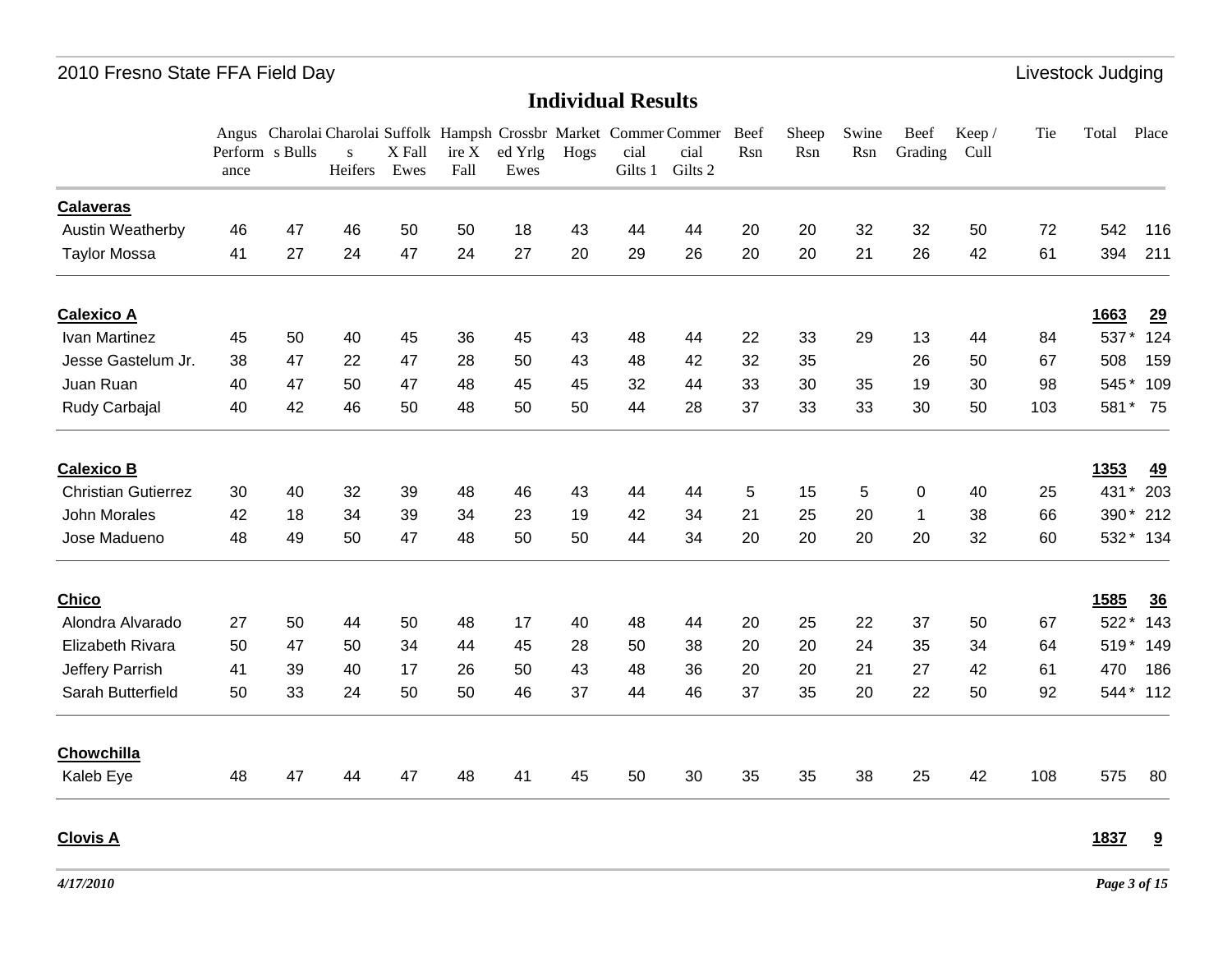### **Individual Results**

|                               |                         |    |              |                |               |                 |      |                 | Angus Charolai Charolai Suffolk Hampsh Crossbr Market Commer Commer | Beef | Sheep | Swine | Beef    | Keep / | Tie         | Total       | Place     |
|-------------------------------|-------------------------|----|--------------|----------------|---------------|-----------------|------|-----------------|---------------------------------------------------------------------|------|-------|-------|---------|--------|-------------|-------------|-----------|
|                               | Perform s Bulls<br>ance |    | S<br>Heifers | X Fall<br>Ewes | ire X<br>Fall | ed Yrlg<br>Ewes | Hogs | cial<br>Gilts 1 | cial<br>Gilts 2                                                     | Rsn  | Rsn   | Rsn   | Grading | Cull   |             |             |           |
| <b>Britney Fund</b>           | 48                      | 50 | 44           | 50             | 50            | 41              | 48   | 42              | 42                                                                  | 42   | 42    | 49    | 39      | 46     | 133         | 633*        | 12        |
| <b>Courtney Fund</b>          | 42                      | 43 | 50           | 37             | 44            | 50              | 48   | 50              | 44                                                                  | 39   | 36    | 29    | 40      | 42     | 104         | 594*        | 54        |
| Josh Fogler                   | 48                      | 47 | 50           | 50             | 48            | 41              | 50   | 50              | 42                                                                  | 33   | 33    | 33    | 35      | 50     | 99          | 610*        | 38        |
| Kaitlyn Pool                  | 50                      | 49 | 36           | 50             | 36            | 45              | 24   | 50              | 48                                                                  | 37   | 38    | 36    | 31      | 42     | 111         | 572         | 84        |
| <b>Clovis B</b>               |                         |    |              |                |               |                 |      |                 |                                                                     |      |       |       |         |        |             | <u>1719</u> | 21        |
| <b>Esteban Perez</b>          | 48                      | 39 | 46           | 26             | 42            | 45              | 39   | 50              | 48                                                                  | 33   | 25    | 27    | 26      | 50     | 85          |             | 544* 114  |
| Jessie Allen                  | 48                      | 43 | 46           | 45             | 48            | 50              | 25   | 50              | 48                                                                  | 40   | 38    | 30    | 25      | 50     | 108         | 586*        | 65        |
| Jubilee Dominguez             | 50                      | 50 | 46           | 47             | 50            | 46              | 39   | 50              | 50                                                                  | 32   | 33    | 22    | 38      | 36     | 87          | 589*        | 62        |
| <b>Cottonwood West Valley</b> |                         |    |              |                |               |                 |      |                 |                                                                     |      |       |       |         |        |             | 1754        | 16        |
| Jared Tapal                   | 42                      | 47 | 50           | 47             | 48            | 45              | 50   | 50              | 46                                                                  | 37   | 30    | 35    | 11      | 42     | 102         | 580*        | 77        |
| <b>Justin Daniels</b>         | 48                      | 47 | 46           | 50             | 48            | 41              | 50   | 50              | 50                                                                  | 40   | 33    | 42    | 38      | 50     | 115         | 633*        | 14        |
| Lauren Rulofson               | 35                      | 39 | 36           | 50             | 44            | 50              | 34   | 50              | 44                                                                  | 38   | 28    | 28    | 31      | 30     | 94          | 537         | 123       |
| <b>Tanner Shepard</b>         | 48                      | 47 | 44           | 50             | 30            | 35              | 33   | 48              | 48                                                                  | 31   | 34    | 23    | 28      | 42     | 88          |             | 541 * 117 |
| Del Oro/Loomis                |                         |    |              |                |               |                 |      |                 |                                                                     |      |       |       |         |        |             | 1709        | 24        |
| <b>Matt Sinclair</b>          | 29                      | 47 | 48           | 50             | 34            | 46              | 43   | 44              | 48                                                                  | 34   | 20    | 24    | 34      | 38     | 78          | 539         | 119       |
| Paige Riolo                   | 50                      | 47 | 48           | 47             | 50            | 41              | 28   | 50              | 44                                                                  | 31   | 35    | 24    | 33      | 50     | 90          | 578*        | 78        |
| <b>Tamie Chinn</b>            | 48                      | 42 | 48           | 47             | 44            | 50              | 47   | 48              | 50                                                                  | 20   | 20    | 24    | 23      | 34     | 64          |             | 545* 110  |
| <b>Trevor Schmidt</b>         | 46                      | 50 | 46           | 47             | 48            | 41              | 39   | 35              | 44                                                                  | 41   | 40    | 36    | 29      | 44     | 117         |             | 586* 64   |
| Del Oro                       |                         |    |              |                |               |                 |      |                 |                                                                     |      |       |       |         |        |             |             |           |
| Erika Ondracek                | 25                      | 33 | 22           | 31             | 36            | 27              | 34   | 44              | 28                                                                  |      |       |       | 23      | 42     | $\mathbf 0$ | 345         | 217       |
| <b>Denair</b>                 |                         |    |              |                |               |                 |      |                 |                                                                     |      |       |       |         |        |             | 1474        | 44        |

*4/17/2010*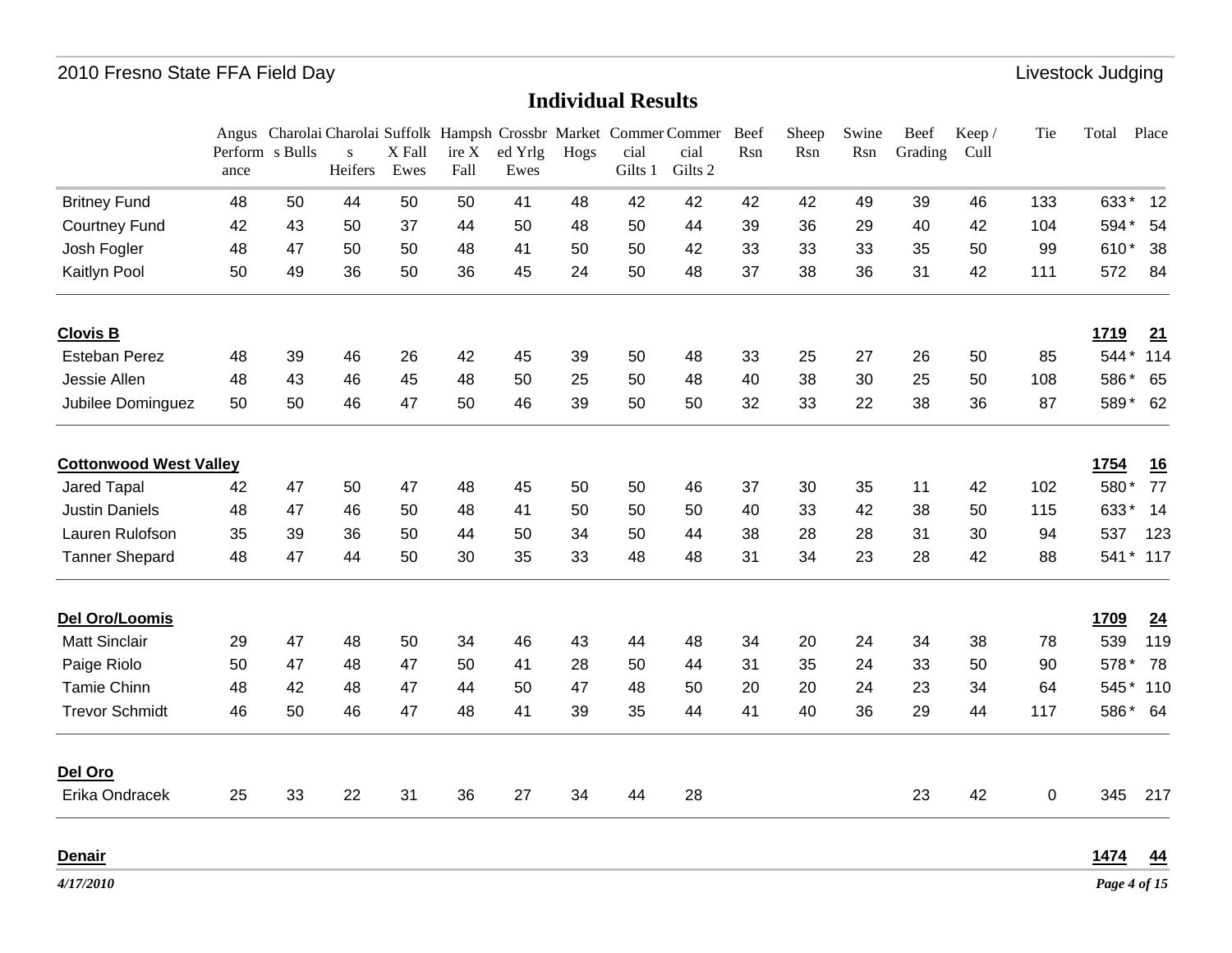|                         |      | Perform s Bulls | $\mathbf{s}$ | X Fall | ire X | ed Yrlg | Hogs | cial    | Angus Charolai Charolai Suffolk Hampsh Crossbr Market Commer Commer<br>cial | Beef<br>Rsn | Sheep<br>Rsn | Swine<br>Rsn | Beef<br>Grading | Keep/<br>Cull | Tie         | Total       | Place          |
|-------------------------|------|-----------------|--------------|--------|-------|---------|------|---------|-----------------------------------------------------------------------------|-------------|--------------|--------------|-----------------|---------------|-------------|-------------|----------------|
|                         | ance |                 | Heifers      | Ewes   | Fall  | Ewes    |      | Gilts 1 | Gilts 2                                                                     |             |              |              |                 |               |             |             |                |
| <b>Justin Pinney</b>    | 46   | 43              | 46           | 45     | 48    | 45      | 27   | 50      | 30                                                                          | 15          | 25           | 26           | 11              | 48            | 66          |             | 505* 162       |
| Michelle Cochran        | 15   | 50              | 28           | 37     | 32    | 27      | 40   | 44      | 44                                                                          | 24          | 34           | 30           | 25              | 38            | 88          | 468*        | 187            |
| Stephanie Smith         | 42   | 42              | 24           | 47     | 36    | 50      | 30   | 50      | 44                                                                          | 20          | 20           | 22           | 28              | 46            | 62          |             | 501* 166       |
| <b>El Capitan</b>       |      |                 |              |        |       |         |      |         |                                                                             |             |              |              |                 |               |             | 1635        | 33             |
| <b>Francesca Barnes</b> | 23   | 42              | 12           | 45     | 44    | 50      | 48   | 48      | 32                                                                          | 25          | 32           | 28           | 29              | 38            | 85          | 496         | 170            |
| lan Robinson            | 48   | 43              | 48           | 47     | 48    | 50      | 50   | 35      | 44                                                                          | 30          | 32           | 35           | 33              | 46            | 97          | 589*        | 61             |
| Michael Nyland          | 42   | 42              | 32           | 47     | 44    | 41      | 30   | 50      | 34                                                                          | 27          | 26           | 26           | 35              | 32            | 79          | 508*        | 158            |
| <b>Sierra Suttles</b>   | 50   | 39              | 44           | 37     | 44    | 45      | 19   | 48      | 42                                                                          | 31          | 30           | 24           | 35              | 50            | 85          |             | 538* 121       |
| <b>Elsie Allen</b>      |      |                 |              |        |       |         |      |         |                                                                             |             |              |              |                 |               |             | 1563        | 40             |
| Ivan Tapia              | 48   | 27              | 50           | 31     | 44    | 41      | 33   | 50      | 42                                                                          | 20          | 20           | 21           | 36              | 42            | 61          | 505         | *<br>164       |
| Jordan Isaccs           | 50   | 47              | 46           | 50     | 42    | 18      | 50   | 44      | 42                                                                          | 31          | 25           | 21           | 30              | 44            | 77          | 540*        | 118            |
| Nathan Davis            | 48   | 42              | 44           | 39     | 44    | 41      | 19   | 40      | 44                                                                          | 34          | 22           | 25           | 34              | 42            | 81          | $518*$      | 151            |
| Samantha Siedentop      | 42   | 47              | 34           | 45     | 48    | 35      | 19   | 26      | 42                                                                          | 20          | 25           | 20           | 17              | 44            | 65          | 464         | 193            |
| <b>Escalon A</b>        |      |                 |              |        |       |         |      |         |                                                                             |             |              |              |                 |               |             | <b>1895</b> | $\overline{5}$ |
| <b>Gunter Brisi</b>     | 48   | 50              | 44           | 50     | 50    | 45      | 33   | 50      | 50                                                                          | 41          | 43           | 43           | 39              | 50            | 127         | 636*        | 10             |
| Nick Bianchi            | 48   | 50              | 50           | 47     | 48    | 41      | 43   | 50      | 48                                                                          | 40          | 44           | 41           | 35              | 32            | 125         | 617*        | 27             |
| Shay Beam               | 48   | 50              | 50           | 47     | 50    | 50      | 42   | 48      | 42                                                                          | 40          | 39           | 36           | 27              | 42            | 115         | 611         | 37             |
| <b>Taylor LaRossa</b>   | 48   | 47              | 50           | 34     | 48    | 45      | 50   | 50      | 44                                                                          | 47          | 41           | 45           | 43              | 50            | 133         | 642*        | 6              |
| <b>Escalon B</b>        |      |                 |              |        |       |         |      |         |                                                                             |             |              |              |                 |               |             | 1472        | 45             |
| Alexandra Rocha         | 42   | 42              | 50           | 50     | 44    | 50      | 50   | 50      | 28                                                                          | $\mathbf 0$ | 0            | $\mathbf 0$  | 35              | 50            | 0           | 491         | $\star$<br>175 |
| Caterina Grossi         | 42   | 42              | 44           | 50     | 48    | 50      | 39   | 48      | 48                                                                          | $\mathbf 0$ | $\mathbf 0$  | $\mathbf 0$  | 37              | 42            | $\mathbf 0$ | 490*        | 177            |
| Jeffery Hachman         | 24   | 43              | 50           | 25     | 38    | 45      | 28   | 44      | 24                                                                          | 32          | 28           | 35           | 31              | 44            | 95          |             | 491 * 174      |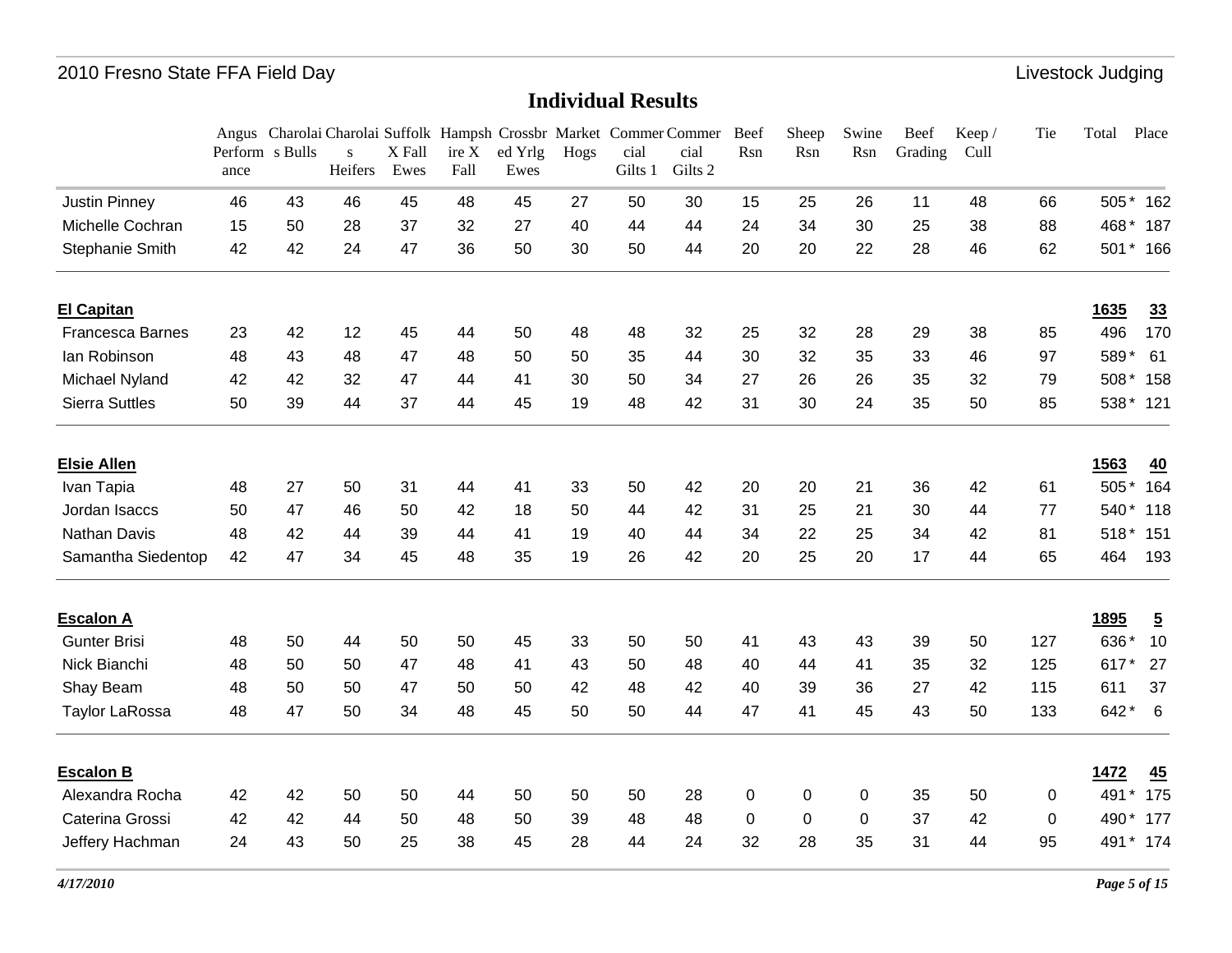#### **Individual Results**

|                             | ance | Perform s Bulls | S<br>Heifers | X Fall<br>Ewes | ire X<br>Fall | ed Yrlg<br>Ewes | Hogs | cial<br>Gilts 1 | Angus Charolai Charolai Suffolk Hampsh Crossbr Market Commer Commer Beef<br>cial<br>Gilts 2 | Rsn | Sheep<br>Rsn | Swine<br>Rsn | Beef<br>Grading | Keep/<br>Cull | Tie | Total | Place         |
|-----------------------------|------|-----------------|--------------|----------------|---------------|-----------------|------|-----------------|---------------------------------------------------------------------------------------------|-----|--------------|--------------|-----------------|---------------|-----|-------|---------------|
| <b>Escondido</b>            |      |                 |              |                |               |                 |      |                 |                                                                                             |     |              |              |                 |               |     | 1561  | 41            |
| <b>Connor Wilson</b>        | 42   | 42              | 48           | 50             | 46            | 45              | 45   | 42              | 44                                                                                          | 23  | 20           | 20           | 18              | 50            | 63  | 535*  | 131           |
| Gaby Clark                  | 27   | 50              | 50           | 50             | 44            | 45              | 27   | 43              | 30                                                                                          | 21  | 20           | 22           | 26              | 50            | 63  | 505*  | 163           |
| Nicki Horton                | 48   | 43              | 44           | 50             | 44            | 50              | 28   | 48              | 36                                                                                          | 29  | 20           | 22           | 17              | 42            | 71  | 521   | 146<br>$\ast$ |
| Tanner Stephan              | 19   | 47              | 46           | 23             | 36            | 41              | 34   | 48              | 32                                                                                          | 32  | 20           | 16           | 12              | 50            | 68  | 456   | 196           |
| <b>Foothill-Bakersfield</b> |      |                 |              |                |               |                 |      |                 |                                                                                             |     |              |              |                 |               |     | 1767  | 15            |
| <b>Austin Battles</b>       | 42   | 50              | 50           | 50             | 42            | 46              | 48   | 50              | 40                                                                                          | 32  | 38           | 39           | 37              | 50            | 109 | 614*  | 34            |
| <b>Justin Andrews</b>       | 48   | 43              | 44           | 47             | 48            | 50              | 43   | 50              | 48                                                                                          | 33  | 35           | 29           | 32              | 50            | 97  | 600*  | 43            |
| <b>Lillian Salinas</b>      | 48   | 42              | 50           | 31             | 48            | 27              | 48   | 48              | 44                                                                                          | 35  | 32           | 24           | 32              | 44            | 91  | 553*  | 102           |
| Sanora Leist                | 46   | 47              | 32           | 45             | 32            | 41              | 19   | 50              | 48                                                                                          | 32  | 30           | 15           | 27              | 42            | 77  | 506   | 160           |
| <b>Foothill-Bakersfield</b> |      |                 |              |                |               |                 |      |                 |                                                                                             |     |              |              |                 |               |     |       |               |
| Jade Brogdon                | 48   | 39              | 34           | 45             | 34            | 41              | 40   | 47              | 30                                                                                          | 22  | 20           | 22           | 39              | 26            | 64  | 487   | 179           |
| <b>Madison Barnes</b>       | 41   | 31              | 50           | 31             | 36            | 17              | 48   | 35              | 38                                                                                          | 30  | 20           | 32           | 21              | 40            | 82  | 470   | 185           |
| <b>Forestville</b>          |      |                 |              |                |               |                 |      |                 |                                                                                             |     |              |              |                 |               |     | 1640  | 32            |
| <b>Carly Stewart</b>        | 48   | 47              | 50           | 26             | 40            | 50              | 28   | 44              | 48                                                                                          | 25  | 20           | 30           | 20              | 48            | 75  | 524*  | 142           |
| Davis Crawford              | 42   | 39              | 36           | 47             | 44            | 45              | 43   | 50              | 42                                                                                          | 20  | 35           | 25           | 28              | 42            | 80  | 538*  | 122           |
| JorDann Crawford            | 48   | 47              | 50           | 50             | 48            | 45              | 50   | 50              | 46                                                                                          | 25  | 28           | 25           | 24              | 42            | 78  |       | 578* 79       |
| <b>Fresno Central</b>       |      |                 |              |                |               |                 |      |                 |                                                                                             |     |              |              |                 |               |     | 1820  | 11            |
| <b>Maison Rickerd</b>       | 48   | 43              | 44           | 50             | 48            | 50              | 48   | 50              | 44                                                                                          | 40  | 43           | 40           | 33              | 50            | 123 | 631   | 17            |
| Penny Lor                   | 42   | 47              | 44           | 47             | 48            | 45              | 43   | 50              | 44                                                                                          | 28  | 39           | 32           | 39              | 50            | 99  | 598*  | 49            |
| Ryan Oxford                 | 48   | 47              | 50           | 45             | 50            | 45              | 48   | 50              | 44                                                                                          | 34  | 32           | 30           | 32              | 36            | 96  | 591*  | 58            |

*4/17/2010*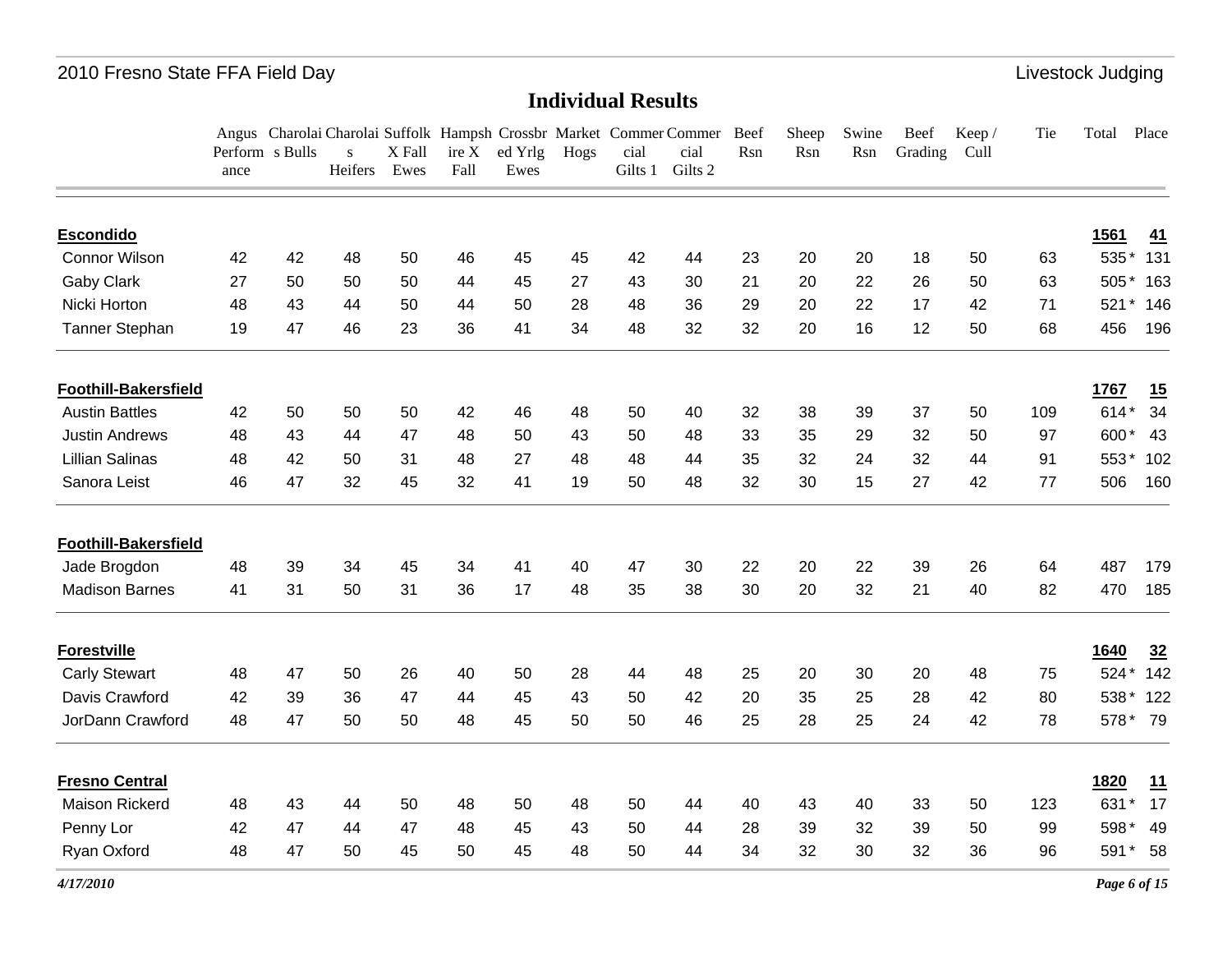|                        | Perform s Bulls<br>ance |    | $\mathbf{s}$<br>Heifers | X Fall<br>Ewes | ire X<br>Fall | ed Yrlg<br>Ewes | Hogs | cial<br>Gilts 1 | Angus Charolai Charolai Suffolk Hampsh Crossbr Market Commer Commer<br>cial<br>Gilts 2 | Beef<br>Rsn | Sheep<br>Rsn | Swine<br>Rsn | Beef<br>Grading | Keep/<br>Cull | Tie | Total          | Place    |
|------------------------|-------------------------|----|-------------------------|----------------|---------------|-----------------|------|-----------------|----------------------------------------------------------------------------------------|-------------|--------------|--------------|-----------------|---------------|-----|----------------|----------|
| <b>Tyler Hodges</b>    | 42                      | 42 | 48                      | 42             | 48            | 45              | 33   | 33              | 42                                                                                     | 36          | 36           | 31           | 32              | 50            | 103 | 560            | 92       |
| Galt                   |                         |    |                         |                |               |                 |      |                 |                                                                                        |             |              |              |                 |               |     | 1550           | 42       |
| Alise Azeveda          | 24                      | 47 | 40                      | 47             | 42            | 23              | 33   | 42              | 30                                                                                     | 32          | 32           | 26           | 26              | 46            | 90  | 490            | 176      |
| <b>Bailey Roberts</b>  | 27                      | 42 | 48                      | 30             | 40            | 45              | 42   | 48              | 44                                                                                     | 20          | 20           | 25           | 20              | 48            | 65  | 499            | 168      |
| Dallas Cooper          | 38                      | 39 | 36                      | 45             | 32            | 50              | 50   | 44              | 44                                                                                     | 25          | 20           | 20           | 27              | 42            | 65  | $512*$         | 154      |
| <b>Taylor Durfey</b>   | 48                      | 50 | 50                      | 47             | 46            | 27              | 50   | 44              | 40                                                                                     | 24          | 25           | 25           | 19              | 44            | 74  |                | 539* 120 |
| <b>Gustine</b>         |                         |    |                         |                |               |                 |      |                 |                                                                                        |             |              |              |                 |               |     | 1719           | 20       |
| Alyssa Goularte        | 48                      | 47 | 46                      | 50             | 44            | 41              | 47   | 44              | 40                                                                                     | 37          | 38           | 32           | 37              | 30            | 107 | 581<br>$\star$ | 74       |
| Ashley Souza           | 45                      | 47 | 44                      | 47             | 48            | 45              | 34   | 47              | 38                                                                                     | 30          | 30           | 23           | 31              | 26            | 83  | 535            | 129      |
| Frank Andrade          | 42                      | 50 | 46                      | 50             | 48            | 45              | 50   | 50              | 44                                                                                     | 30          | 35           | 27           | 36              | 50            | 92  | 603*           | 40       |
| Laken Leonard          | 42                      | 50 | 48                      | 50             | 48            | 41              | 47   | 31              | 48                                                                                     | 20          | 20           | 20           | 31              | 36            | 60  | 532            | 133      |
| <b>Gustine</b>         |                         |    |                         |                |               |                 |      |                 |                                                                                        |             |              |              |                 |               |     |                |          |
| <b>Emily Whiteaker</b> | 45                      | 42 | 44                      | 47             | 30            | 41              | 43   | 50              | 46                                                                                     | 36          | 28           | 22           | 33              | 50            | 86  | 557            | 96       |
| <b>Justin Souza</b>    | 41                      | 47 | 32                      | 47             | 50            | 27              | 50   | 50              | 32                                                                                     | 26          | 30           | 29           | 37              | 46            | 85  | 544            | 113      |
| <b>Half Moon Bay</b>   |                         |    |                         |                |               |                 |      |                 |                                                                                        |             |              |              |                 |               |     | <b>1361</b>    | 48       |
| Anna Machado           | 25                      | 50 | 44                      | 50             | 30            | 41              | 24   | 50              | 46                                                                                     | 20          |              | 23           | 27              | 36            | 43  | 466*           | 191      |
| Brianna Camozzi        | 17                      | 50 | 50                      | 17             | 32            | 27              | 42   | 26              | 28                                                                                     | 17          | 25           | 25           | 16              | 30            | 67  | 402            | 209      |
| Danielle Santiago      | 40                      | 42 | 44                      | 47             | 44            | 12              | 33   | 50              | 42                                                                                     | 20          | 20           | 25           | 13              | 40            | 65  | 472*           | 183      |
| Xavier Aguayo          | 48                      | 42 | 44                      | 38             | 30            | 17              | 43   | 40              | 44                                                                                     |             | $\pmb{0}$    | 20           | 15              | 42            | 20  | 423*           | 206      |
| <b>Healdsburg</b>      |                         |    |                         |                |               |                 |      |                 |                                                                                        |             |              |              |                 |               |     | 1583           | 37       |
| Fanny Fitzpatrick      | 23                      | 21 | 44                      | 31             | 30            | 41              | 43   | 26              | 46                                                                                     | 32          | 25           | 20           | 34              | 50            | 77  | 466            | 189      |
| 4/17/2010              |                         |    |                         |                |               |                 |      |                 |                                                                                        |             |              |              |                 |               |     | Page 7 of 15   |          |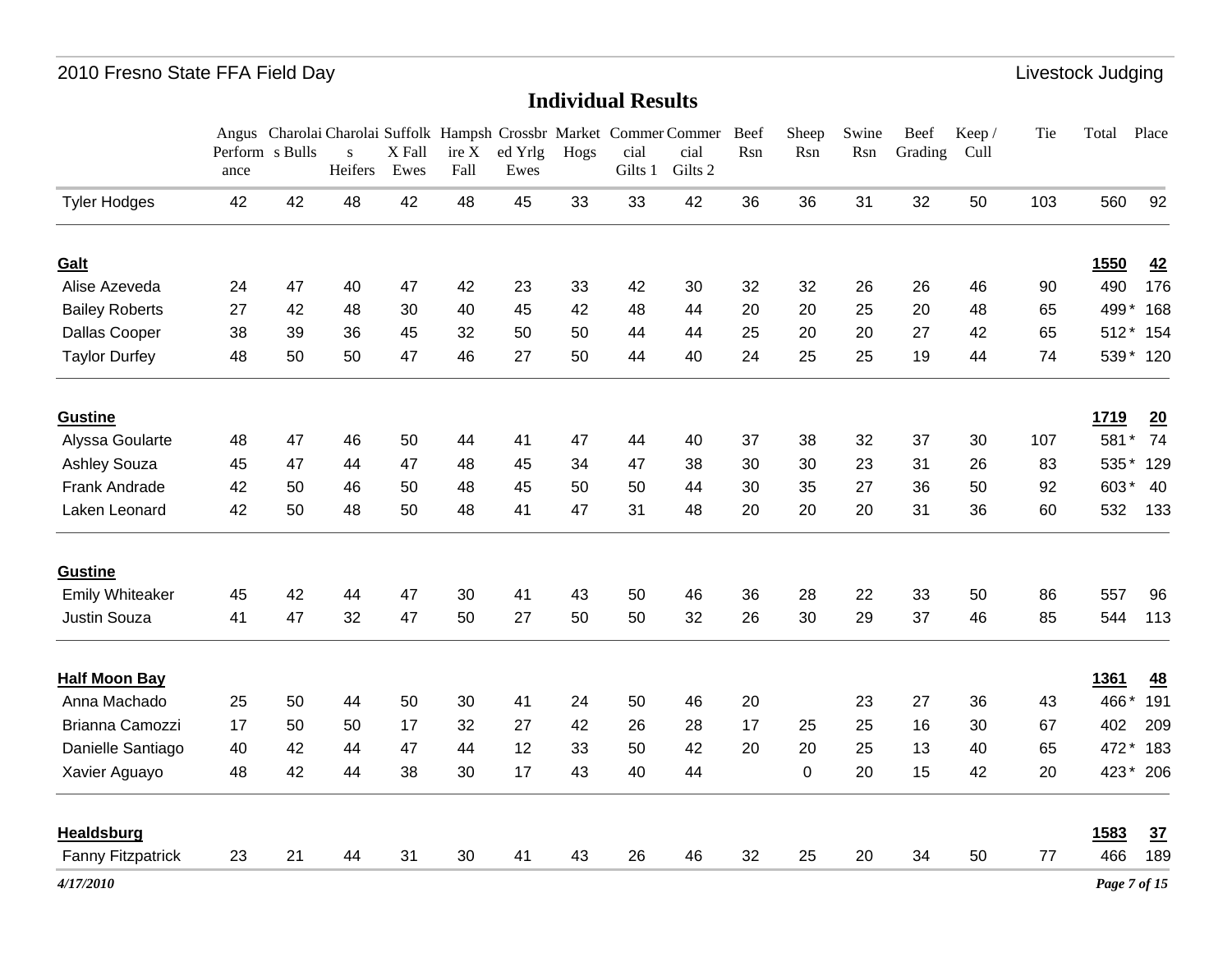|                        | ance | Perform s Bulls | $\mathbf{s}$<br>Heifers | X Fall<br>Ewes | ire X<br>Fall | ed Yrlg<br>Ewes | Hogs | cial<br>Gilts 1 | Angus Charolai Charolai Suffolk Hampsh Crossbr Market Commer Commer<br>cial<br>Gilts 2 | Beef<br>Rsn | Sheep<br>Rsn | Swine<br>Rsn | Beef<br>Grading | Keep /<br>Cull | Tie         | Total       | Place     |
|------------------------|------|-----------------|-------------------------|----------------|---------------|-----------------|------|-----------------|----------------------------------------------------------------------------------------|-------------|--------------|--------------|-----------------|----------------|-------------|-------------|-----------|
| Geno Dericco           | 40   | 50              | 32                      | 31             | 44            | 50              | 50   | 50              | 50                                                                                     | 27          | 25           | 35           | 25              | 50             | 87          |             | 559* 94   |
| Jacob Dorr             | 50   | 42              | 36                      | 50             | 44            | 41              | 34   | 50              | 30                                                                                     | 39          | 30           | 24           | 19              | 38             | 93          |             | 527* 139  |
| Max Manoukian          | 36   | 42              | 48                      | 37             | 34            | 50              | 34   | 44              | 38                                                                                     | 26          | 20           | 24           | 20              | 44             | 70          |             | 497* 169  |
| <b>Healdsburg</b>      |      |                 |                         |                |               |                 |      |                 |                                                                                        |             |              |              |                 |                |             |             |           |
| Kelli Mengini          | 27   | 23              | 22                      | 14             | 28            | 45              | 24   | 22              | 42                                                                                     | 17          | 20           | 28           | 31              | 28             | 65          | 371         | 214       |
| <b>Johansen</b>        |      |                 |                         |                |               |                 |      |                 |                                                                                        |             |              |              |                 |                |             | 1230        | 52        |
| Angela Roso            | 24   | 33              | 30                      | 42             | 42            | 45              | 42   | 40              | 36                                                                                     | 0           | 0            | 0            | 24              | 30             | $\mathbf 0$ | 388*        | 213       |
| Eva Santos             | 23   | 42              | 36                      | 17             | 48            | 27              | 47   | 50              | 44                                                                                     | $\mathbf 0$ | $\pmb{0}$    | $\mathbf 0$  | 33              | 34             | 0           |             | 401 * 210 |
| <b>Michael Roots</b>   | 48   | 50              | 46                      | 30             | 44            | 37              | 30   | 35              | 44                                                                                     | 0           | $\mathbf 0$  | $\pmb{0}$    | 27              | 50             | 0           |             | 441 * 200 |
| Linden                 |      |                 |                         |                |               |                 |      |                 |                                                                                        |             |              |              |                 |                |             | 1618        | 35        |
| <b>Colleen Sunbury</b> | 36   | 47              | 48                      | 42             | 48            | 46              | 43   | 42              | 38                                                                                     | 36          | 38           | 36           | 33              | 50             | 110         | 583*        | 69        |
| Karissa Estrada        | 50   | 32              | 40                      | 39             | 44            | 46              | 45   | 50              | 50                                                                                     | 22          | 20           | 25           | 22              | 50             | 67          |             | 535* 130  |
| Michael Ludwig         | 38   | 42              | 44                      | 50             | 44            | 45              | 30   | 50              | 26                                                                                     | 15          | 20           | 22           | 24              | 50             | 57          |             | 500* 167  |
| <b>Livermore</b>       |      |                 |                         |                |               |                 |      |                 |                                                                                        |             |              |              |                 |                |             | <u>1673</u> | 28        |
| Alexa Peterson         | 42   | 39              | 48                      | 47             | 30            | 27              | 34   | 47              | 44                                                                                     | 20          | 20           | 20           | 18              | 36             | 60          | 472         | 184       |
| Erica Labrucherie      | 42   | 50              | 32                      | 50             | 48            | 41              | 48   | 50              | 26                                                                                     | 23          | 30           | 39           | 10              | 42             | 92          | 531*        | 135       |
| <b>Keslie Bowles</b>   | 42   | 42              | 50                      | 41             | 42            | 32              | 43   | 44              | 42                                                                                     | 28          | 36           | 39           | 22              | 50             | 103         |             | 553* 101  |
| Trisha Wiggen          | 48   | 39              | 48                      | 45             | 42            | 50              | 39   | 50              | 44                                                                                     | 38          | 37           | 37           | 30              | 42             | 112         |             | 589* 60   |
| <u>Lodi</u>            |      |                 |                         |                |               |                 |      |                 |                                                                                        |             |              |              |                 |                |             | <u>1811</u> | 12        |
| Jordan Sparrowk        | 48   | 47              | 44                      | 50             | 44            | 41              | 48   | 44              | 34                                                                                     | 39          | 28           | 37           | 36              | 42             | 104         | 582         | 71        |
| Kasey Wulff            | 48   | 47              | 50                      | 45             | 50            | 50              | 43   | 50              | 48                                                                                     | 37          | 37           | 35           | 33              | 42             | 109         | 615*        | 29        |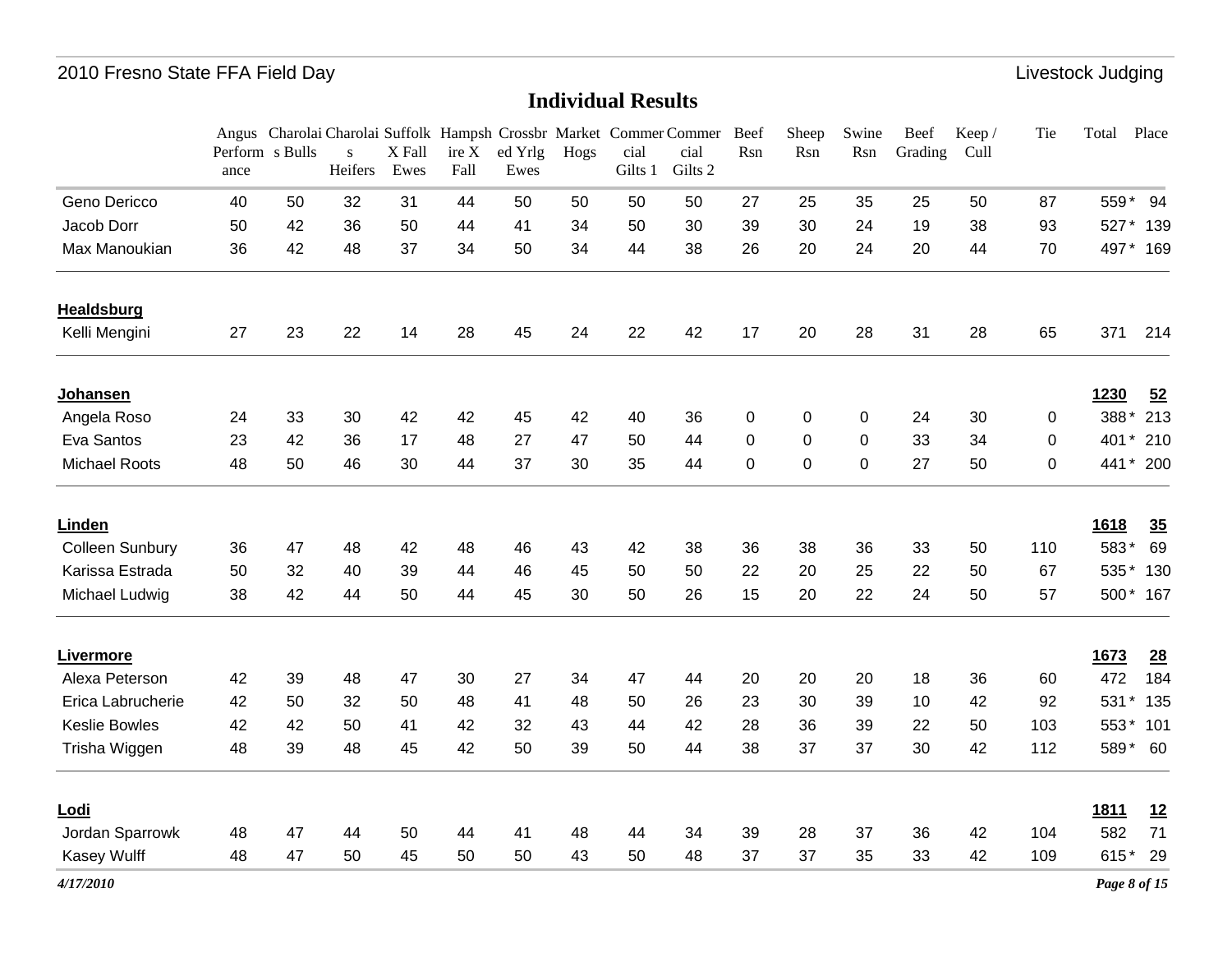|                         |      |                 |                         |                |               |                 |          |                 | Angus Charolai Charolai Suffolk Hampsh Crossbr Market Commer Commer | Beef        | Sheep       | Swine       | Beef    | Keep / | Tie         | Total       | Place          |
|-------------------------|------|-----------------|-------------------------|----------------|---------------|-----------------|----------|-----------------|---------------------------------------------------------------------|-------------|-------------|-------------|---------|--------|-------------|-------------|----------------|
|                         | ance | Perform s Bulls | $\mathbf{s}$<br>Heifers | X Fall<br>Ewes | ire X<br>Fall | ed Yrlg<br>Ewes | Hogs     | cial<br>Gilts 1 | cial<br>Gilts 2                                                     | Rsn         | Rsn         | Rsn         | Grading | Cull   |             |             |                |
| Michael Correia         | 50   | 50              | 48                      | 39             | 44            | 50              | 45       | 50              | 42                                                                  | 39          | 32          | 31          | 33      | 46     | 102         | 599*        | 46             |
| <b>Russell Wimner</b>   | 48   | 50              | 50                      | 45             | 44            | 50              | 43       | 50              | 34                                                                  | 39          | 30          | 31          | 33      | 50     | 100         | 597*        | 50             |
| Lodi                    |      |                 |                         |                |               |                 |          |                 |                                                                     |             |             |             |         |        |             |             |                |
| Amanda Walker           | 46   | 50              | 50                      | 26             | 48            | 50              | 42       | 48              | 44                                                                  | 31          | 20          | 20          | 37      | 48     | 71          | 560         | 93             |
| Elisabeth Woehl         | 24   | 42              | 26                      | 47             | 34            | 45              | 27       | 44              | 34                                                                  | 22          | 20          | 22          | 11      | 14     | 64          | 412         | 207            |
| <b>Madera</b>           |      |                 |                         |                |               |                 |          |                 |                                                                     |             |             |             |         |        |             | <u>1909</u> | $\overline{3}$ |
| Amy Dierberger          | 46   | 39              | 50                      | 50             | 50            | 37              | 45       | 44              | 42                                                                  | 45          | 46          | 39          | 33      | 48     | 130         | 614         | 30             |
| Lindsay Tasos           | 48   | 50              | 48                      | 47             | 48            | 41              | 43       | 50              | 36                                                                  | 46          | 40          | 42          | 39      | 50     | 128         | 628*        | 22             |
| Shannon Sumpter         | 48   | 50              | 48                      | 47             | 48            | 45              | 47       | 50              | 48                                                                  | 45          | 40          | 39          | 39      | 50     | 124         | 644*        | 5              |
| Sierra Meyers           | 42   | 47              | 50                      | 50             | 48            | 45              | 50       | 50              | 32                                                                  | 44          | 46          | 44          | 39      | 50     | 134         | 637*        | 9              |
| <b>Madera</b>           |      |                 |                         |                |               |                 |          |                 |                                                                     |             |             |             |         |        |             |             |                |
| Jessica Trembley        | 35   | 47              | 48                      | 47             | 36            | 45              | 34       | 50              | 42                                                                  | 0           | $\mathbf 0$ | $\mathbf 0$ | 23      | 38     | 0           | 445         | 198            |
| <b>Marysville</b>       |      |                 |                         |                |               |                 |          |                 |                                                                     |             |             |             |         |        |             | 1309        | 50             |
| <b>Emily Tolmachoff</b> | 38   | 30              | 36                      | 45             | 30            | 35              | 27       | 42              | 42                                                                  | $\mathbf 0$ | 20          | 23          | 18      | 46     | 43          | 432*        | 202            |
| Kourtnye Wilkinson      | 50   | 50              | 46                      | 41             | 36            | 50              | 39       | 38              | 34                                                                  |             |             |             | 28      | 32     | $\mathbf 0$ | $444*$      | 199            |
| Kristyn Rossiter        | 23   | 31              | 18                      | 45             | 48            | 50              | 39       | 50              | 30                                                                  | 30          | 30          | $\mathbf 0$ | 13      | 26     | 60          |             | 433* 201       |
| <b>McArthur</b>         |      |                 |                         |                |               |                 |          |                 |                                                                     |             |             |             |         |        |             | <b>1680</b> | 27             |
| Clayton Brown           | 27   | 47              | 34                      | 45             | 38            | 18              | 39       | 50              | 30                                                                  | 27          | 37          | 40          | 36      | 26     | 104         | 494*        | 172            |
| Jon Neugebauer          | 50   | 47              | 50                      | 50             | 44            | 50              | 50       | 48              | 44                                                                  | 34          | 38          | 33          | 9       | 40     | 105         | 587         | 63             |
| Own Macfarlane          | 50   | 47              | 50                      | 50             | 50            | 45              | $\Omega$ | 50              | 44                                                                  | 43          | 40          | 42          | 38      | 50     | 125         | 599*        | 44             |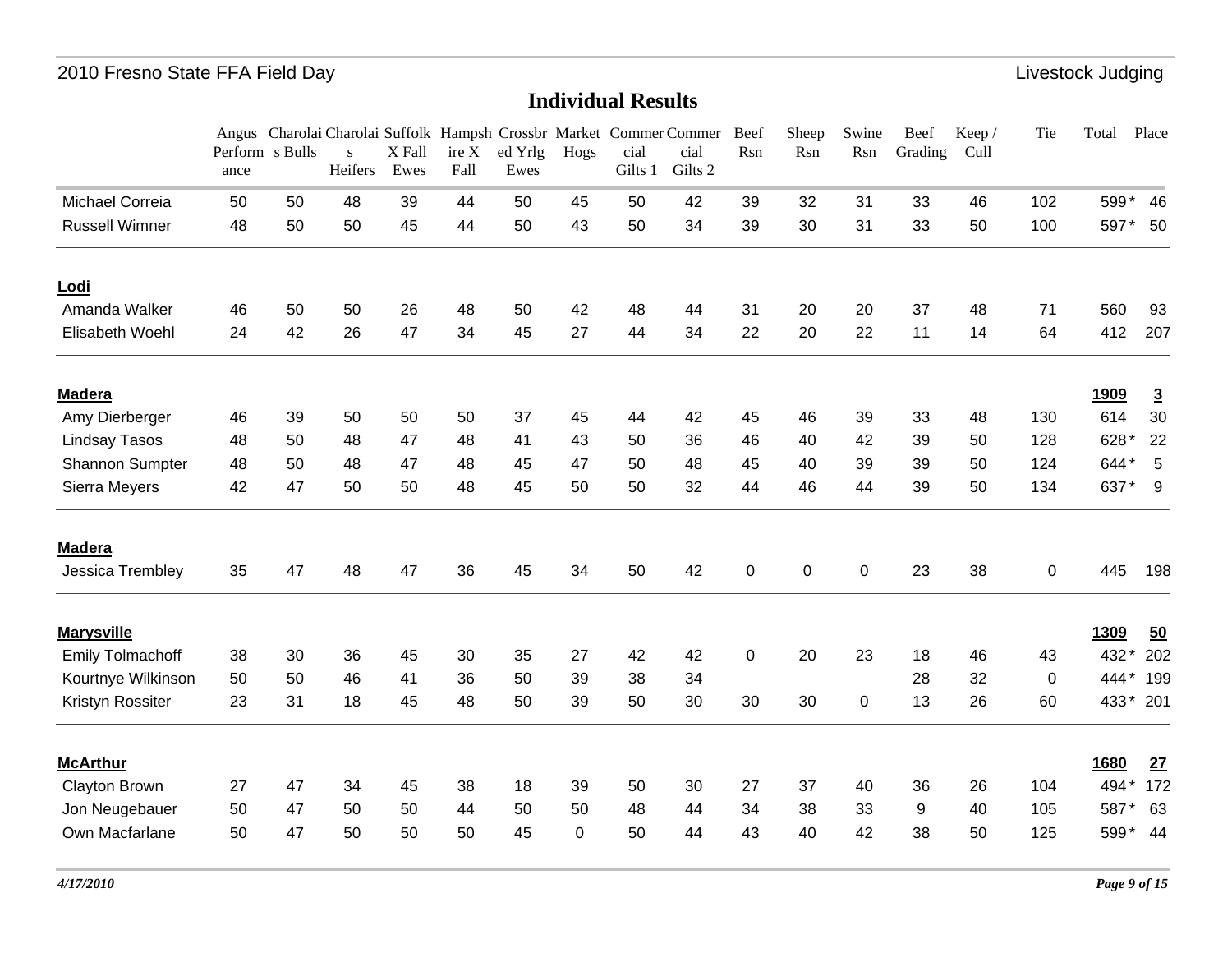|                              | Perform s Bulls<br>ance |    | S<br>Heifers | X Fall<br>Ewes | ire X<br>Fall | ed Yrlg<br>Ewes | Hogs | cial<br>Gilts 1 | Angus Charolai Charolai Suffolk Hampsh Crossbr Market Commer Commer Beef<br>cial<br>Gilts 2 | Rsn | Sheep<br>Rsn | Swine<br>Rsn | Beef<br>Grading | Keep /<br>Cull | Tie | Total       | Place           |
|------------------------------|-------------------------|----|--------------|----------------|---------------|-----------------|------|-----------------|---------------------------------------------------------------------------------------------|-----|--------------|--------------|-----------------|----------------|-----|-------------|-----------------|
| <b>Modesto</b>               |                         |    |              |                |               |                 |      |                 |                                                                                             |     |              |              |                 |                |     | <u>1912</u> | $\overline{2}$  |
| <b>Brent Taylor</b>          | 50                      | 47 | 44           | 50             | 48            | 50              | 45   | 47              | 40                                                                                          | 41  | 42           | 43           | 30              | 50             | 126 | 627         | 23              |
| Danielle Breazealle          | 42                      | 50 | 50           | 50             | 50            | 50              | 37   | 48              | 44                                                                                          | 35  | 42           | 44           | 40              | 50             | 121 | 632         | 15              |
| Jason Mendes                 | 50                      | 43 | 48           | 47             | 50            | 41              | 50   | 50              | 46                                                                                          | 40  | 42           | 40           | 30              | 44             | 122 | 621         | 26              |
| Kyle Mendes                  | 48                      | 47 | 46           | 50             | 50            | 45              | 50   | 50              | 44                                                                                          | 42  | 46           | 44           | 41              | 50             | 132 | 653*        | 3               |
| <b>Morgan Hill Live Oak</b>  |                         |    |              |                |               |                 |      |                 |                                                                                             |     |              |              |                 |                |     | 1400        | 46              |
| Ashley Budde                 | 50                      | 47 | 48           | 41             | 42            | 46              | 27   | 48              | 30                                                                                          | 20  | 25           | 31           | 25              | 40             | 76  | 520*        | 148             |
| <b>Colton Stephens</b>       | 45                      | 36 | 14           | 47             | 48            | 50              | 24   | 21              | 44                                                                                          | 34  | 31           | 18           | 19              | 44             | 83  | 475*        | 181             |
| Steven Baird                 | 20                      | 27 | 24           | 47             | 42            | 45              | 47   | 26              | 38                                                                                          | 20  | 25           | 20           | 24              | 0              | 65  | 405*        | 208             |
| <b>Nevada Union</b>          |                         |    |              |                |               |                 |      |                 |                                                                                             |     |              |              |                 |                |     |             |                 |
| <b>Trever Balzer</b>         | 41                      | 47 | 24           | 47             | 36            | 41              | 43   | 32              | 34                                                                                          | 30  | 30           | 24           | 26              | 46             | 84  | 501         | 165             |
| <b>Newman</b>                |                         |    |              |                |               |                 |      |                 |                                                                                             |     |              |              |                 |                |     | 1578        | $\frac{38}{5}$  |
| <b>Christina Bettencourt</b> | 42                      | 49 | 46           | 14             | 50            | 46              | 25   | 50              | 30                                                                                          | 21  | 20           | 26           | 11              | 38             | 67  | 468         | 188             |
| Mikaela Tosta                | 42                      | 47 | 48           | 42             | 50            | 45              | 50   | 48              | 34                                                                                          | 32  | 30           | 23           | 15              | 50             | 85  | 556*        | 97              |
| <b>Shelby Fields</b>         | 46                      | 47 | 44           | 50             | 48            | 50              | 25   | 50              | 40                                                                                          | 22  | 28           | 24           | 30              | 50             | 74  | 554*        | 100             |
| <b>Nipomo</b>                |                         |    |              |                |               |                 |      |                 |                                                                                             |     |              |              |                 |                |     | 1810        | $\overline{13}$ |
| Ashley Nightingale           | 50                      | 47 | 34           | 47             | 48            | 41              | 40   | 50              | 42                                                                                          | 41  | 40           | 34           | 33              | 34             | 115 | 581         | 72              |
| <b>Brooke Phillips</b>       | 50                      | 47 | 46           | 50             | 50            | 41              | 48   | 50              | 50                                                                                          | 42  | 36           | 42           | 29              | 50             | 120 | 631         | 18              |
| Jacqueline Higa              | 50                      | 42 | 44           | 47             | 44            | 41              | 43   | 50              | 48                                                                                          | 32  | 38           | 30           | 32              | 34             | 100 | 575         | 81              |
| Jesse Odom                   | 50                      | 50 | 50           | 45             | 50            | 45              | 33   | 50              | 48                                                                                          | 41  | 32           | 32           | 28              | 44             | 105 | 598*        | 48              |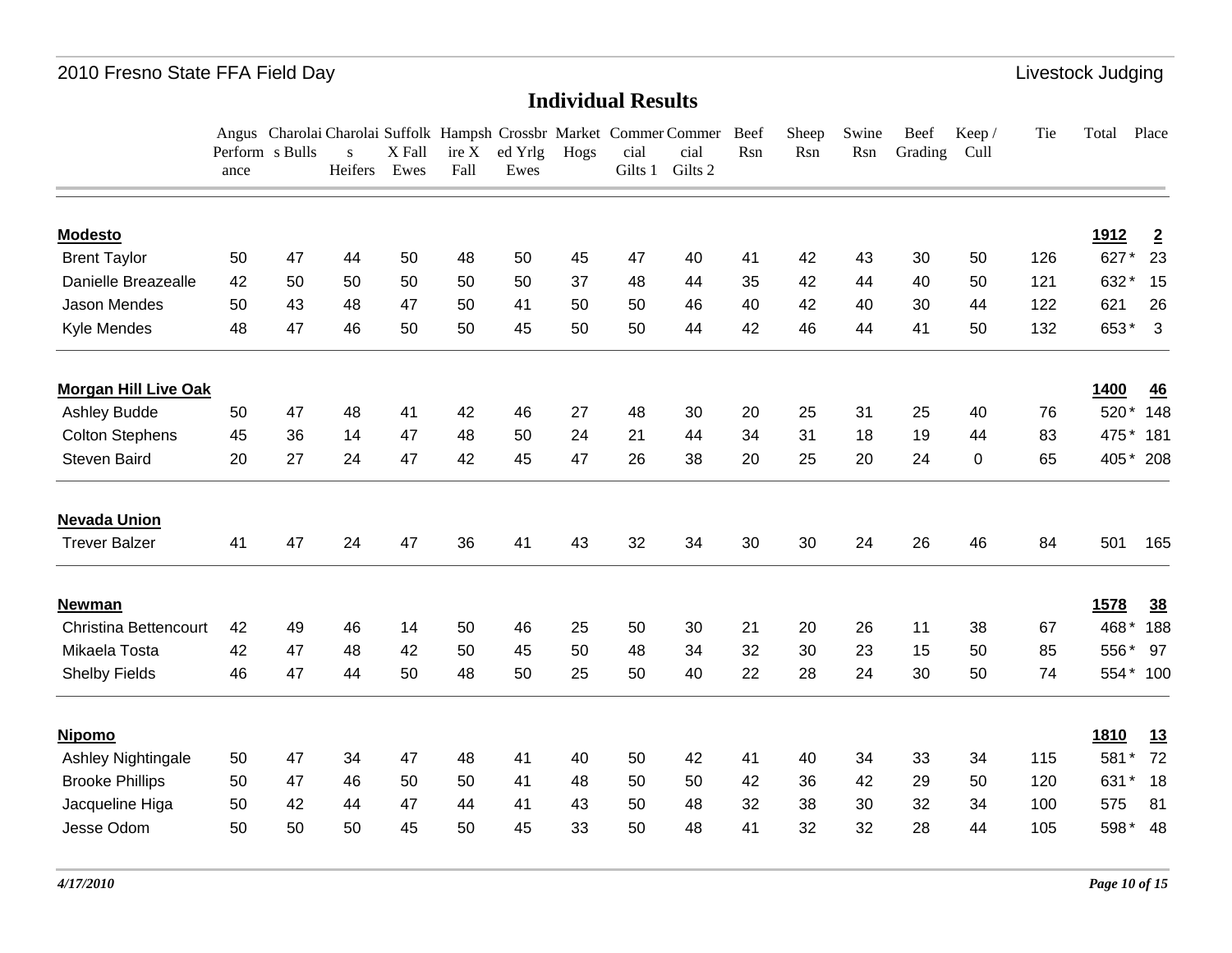|                         |      | Perform s Bulls | S       | X Fall | ire X | ed Yrlg | Hogs | cial    | Angus Charolai Charolai Suffolk Hampsh Crossbr Market Commer Commer Beef<br>cial | Rsn | Sheep<br>Rsn | Swine<br>Rsn | Beef<br>Grading | Keep/<br>Cull | Tie | Total Place   |                 |
|-------------------------|------|-----------------|---------|--------|-------|---------|------|---------|----------------------------------------------------------------------------------|-----|--------------|--------------|-----------------|---------------|-----|---------------|-----------------|
|                         | ance |                 | Heifers | Ewes   | Fall  | Ewes    |      | Gilts 1 | Gilts 2                                                                          |     |              |              |                 |               |     |               |                 |
| <b>O'Neals Minarets</b> |      |                 |         |        |       |         |      |         |                                                                                  |     |              |              |                 |               |     | 1689          | 25              |
| Cody McDougald          | 48   | 50              | 50      | 47     | 44    | 41      | 50   | 50      | 44                                                                               | 37  | 32           | 40           | 32              | 50            | 109 | 615*          | 28              |
| Justin Crossley         | 42   | 47              | 36      | 50     | 42    | 45      | 25   | 48      | 44                                                                               | 33  | 20           | 23           | 8               | 42            | 76  | 505*          | 161             |
| Maggie Berrier          | 42   | 31              | 44      | 50     | 48    | 46      | 43   | 50      | 44                                                                               | 31  | 30           | 22           | 38              | 50            | 83  | 569* 89       |                 |
| Paso Robles 1           |      |                 |         |        |       |         |      |         |                                                                                  |     |              |              |                 |               |     | 1858          | $\underline{8}$ |
| <b>Branson Medeiros</b> | 48   | 47              | 40      | 50     | 48    | 41      | 45   | 50      | 38                                                                               | 42  | 42           | 45           | 32              | 46            | 129 | $614*$        | 31              |
| Garrett Schasteen       | 48   | 47              | 44      | 47     | 50    | 41      | 45   | 50      | 36                                                                               | 40  | 42           | 39           | 35              | 50            | 121 | 614*          | 33              |
| Hayden Clement          | 48   | 47              | 50      | 47     | 50    | 41      | 33   | 50      | 44                                                                               | 43  | 45           | 44           | 38              | 50            | 132 | 630*          | 19              |
| Leah Gibson             | 48   | 47              | 36      | 47     | 42    | 27      | 37   | 47      | 50                                                                               | 41  | 35           | 39           | 26              | 50            | 115 | 572           | 83              |
| Paso Robles 2           |      |                 |         |        |       |         |      |         |                                                                                  |     |              |              |                 |               |     | 1741          | 17              |
| Crystal Arila           | 42   | 50              | 46      | 47     | 42    | 41      | 39   | 50      | 44                                                                               | 34  | $\mathbf 0$  | 28           | 35              | 50            | 62  | 548           | 107             |
| Dean Dilger             | 48   | 47              | 44      | 47     | 50    | 45      | 43   | 50      | 48                                                                               | 40  | 38           | 29           | 37              | 48            | 107 | 614*          | 35              |
| Hannah Testerman        | 48   | 50              | 50      | 50     | 48    | 41      | 27   | 44      | 44                                                                               | 35  | 36           | 20           | 35              | 44            | 91  | 572*          | 85              |
| Nikki Todaro            | 46   | 47              | 44      | 47     | 44    | 41      | 24   | 50      | 44                                                                               | 30  | 30           | 25           | 33              | 50            | 85  | 555* 98       |                 |
| Paso Robles 3           |      |                 |         |        |       |         |      |         |                                                                                  |     |              |              |                 |               |     | 1620          | $\frac{34}{5}$  |
| Aicha Hernandez         | 42   | 47              | 46      | 41     | 36    | 41      | 24   | 47      | 32                                                                               | 24  | 38           | 25           | 27              | 50            | 87  | 520           | 147             |
| Alexa Gomes             | 48   | 50              | 44      | 50     | 44    | 46      | 50   | 43      | 36                                                                               | 35  | 39           | 33           | 21              | 34            | 107 | 573*          | 82              |
| <b>Haley Sells</b>      | 20   | 47              | 46      | 39     | 44    | 50      | 39   | 50      | 48                                                                               | 18  | 27           | 26           | 22              | 50            | 71  | 526*          | 141             |
| Lauren Rodrigues        | 35   | 27              | 50      | 47     | 44    | 45      | 24   | 50      | 42                                                                               | 31  | 30           | 24           | 22              | 50            | 85  |               | 521 * 144       |
| <b>Paso Robles</b>      |      |                 |         |        |       |         |      |         |                                                                                  |     |              |              |                 |               |     |               |                 |
| Steven Macharia         | 48   | 47              | 34      | 50     | 44    | 50      | 33   | 44      | 42                                                                               | 33  | 29           | 28           | 24              | 42            | 90  | 548           | 105             |
| 4/17/2010               |      |                 |         |        |       |         |      |         |                                                                                  |     |              |              |                 |               |     | Page 11 of 15 |                 |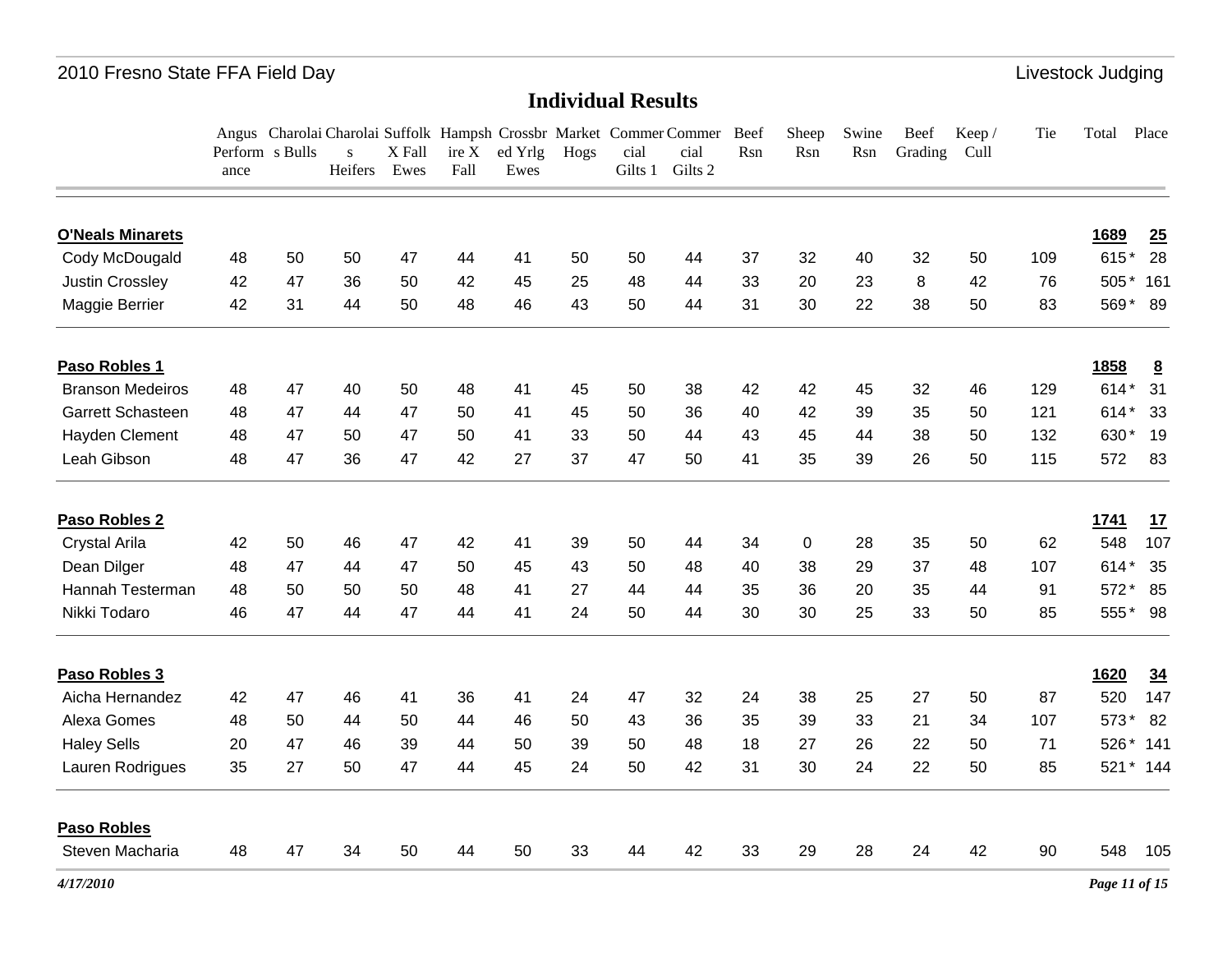### **Individual Results**

|                        | Perform s Bulls<br>ance |    | $\mathbf{s}$<br>Heifers | X Fall<br>Ewes | ire X<br>Fall | ed Yrlg<br>Ewes | Hogs | cial<br>Gilts 1 | Angus Charolai Charolai Suffolk Hampsh Crossbr Market Commer Commer<br>cial<br>Gilts 2 | Beef<br>Rsn | Sheep<br>Rsn | Swine<br>Rsn | Beef<br>Grading | Keep /<br>Cull | Tie | Total          | Place           |
|------------------------|-------------------------|----|-------------------------|----------------|---------------|-----------------|------|-----------------|----------------------------------------------------------------------------------------|-------------|--------------|--------------|-----------------|----------------|-----|----------------|-----------------|
| <b>Timmy Barron</b>    | 50                      | 47 | 32                      | 34             | 30            | 41              | 45   | 50              | 44                                                                                     | 17          | 20           | 34           | 37              | 48             | 71  | 529            | 137             |
| <b>Porterville</b>     |                         |    |                         |                |               |                 |      |                 |                                                                                        |             |              |              |                 |                |     | <b>1900</b>    | $\overline{4}$  |
| Casey Erickson         | 48                      | 50 | 36                      | 45             | 42            | 45              | 45   | 48              | 32                                                                                     | 42          | 41           | 40           | 37              | 44             | 123 | 595            | 52              |
| Cynthia Konda          | 48                      | 49 | 44                      | 50             | 48            | 50              | 37   | 50              | 44                                                                                     | 44          | 40           | 44           | 34              | 44             | 128 | 626*           | 24              |
| Julie Schellhause      | 50                      | 47 | 50                      | 47             | 48            | 41              | 50   | 50              | 42                                                                                     | 47          | 40           | 44           | 34              | 44             | 131 | 634*           | 11              |
| Kurt Parson            | 48                      | 47 | 50                      | 45             | 44            | 46              | 50   | 50              | 42                                                                                     | 45          | 47           | 44           | 32              | 50             | 136 | 640*           | $\overline{7}$  |
| <b>Porterville</b>     |                         |    |                         |                |               |                 |      |                 |                                                                                        |             |              |              |                 |                |     |                |                 |
| Miranda Patrick        | 48                      | 50 | 46                      | 50             | 48            | 41              | 48   | 50              | 38                                                                                     | 43          | 35           | 45           | 38              | 46             | 123 | 626            | 25              |
| <b>Righetti</b>        |                         |    |                         |                |               |                 |      |                 |                                                                                        |             |              |              |                 |                |     | 1576           | 39              |
| <b>Emily Martinez</b>  | 48                      | 49 | 22                      | 34             | 48            | 35              | 50   | 48              | 42                                                                                     | 22          | 20           | 25           | 25              | 50             | 67  | $518*$         | 152             |
| Jonathan Sanchez       | 38                      | 47 | 36                      | 25             | 44            | 17              | 48   | 44              | 44                                                                                     | 30          | 30           | 28           | 14              | 50             | 88  | 495            | 171             |
| Tyler Hernandez        | 42                      | 42 | 46                      | 50             | 48            | 45              | 47   | 48              | 48                                                                                     | 23          | 31           | 25           | 18              | 50             | 79  |                | 563* 90         |
| <b>Rubidoux</b>        |                         |    |                         |                |               |                 |      |                 |                                                                                        |             |              |              |                 |                |     | 1531           | 43              |
| Chelsea Zimmerman      | 35                      | 49 | 12                      | 47             | 44            | 27              | 48   | 48              | 44                                                                                     | 32          | 32           | 30           | 40              | 22             | 94  | $510*$         | 156             |
| <b>Isaac Silvera</b>   | 46                      | 39 | 44                      | 42             | 44            | 50              | 24   | 44              | 36                                                                                     | 30          | 30           | 23           | 25              | 34             | 83  | 511<br>$\star$ | 155             |
| <b>Manuel Alveres</b>  | 25                      | 39 | 44                      | 41             | 48            | 41              | 19   | 48              | 42                                                                                     | 31          | 30           | 29           | 31              | 42             | 90  | 510<br>*       | 157             |
| Mike Gedven            | 48                      | 50 | 12                      | 45             | 36            | 46              | 33   | 14              | 44                                                                                     | 27          | 33           | 25           | 23              | 40             | 85  | 476            | 180             |
| <b>San Luis Obispo</b> |                         |    |                         |                |               |                 |      |                 |                                                                                        |             |              |              |                 |                |     | 1876           | $\underline{6}$ |
| Ashley Judge           | 50                      | 50 | 44                      | 50             | 48            | 41              | 37   | 50              | 40                                                                                     | 44          | 47           | 43           | 39              | 46             | 134 | 629*           | 21              |
| <b>Bailey Riedel</b>   | 50                      | 47 | 46                      | 50             | 48            | 41              | 47   | 50              | 42                                                                                     | 46          | 47           | 45           | 37              | 50             | 138 | 646*           | $\overline{4}$  |
| <b>Eric Lewis</b>      | 38                      | 42 | 44                      | 47             | 50            | 41              | 28   | 50              | 50                                                                                     | 38          | 38           | 36           | 36              | 32             | 112 | 570            | 87              |

*4/17/2010*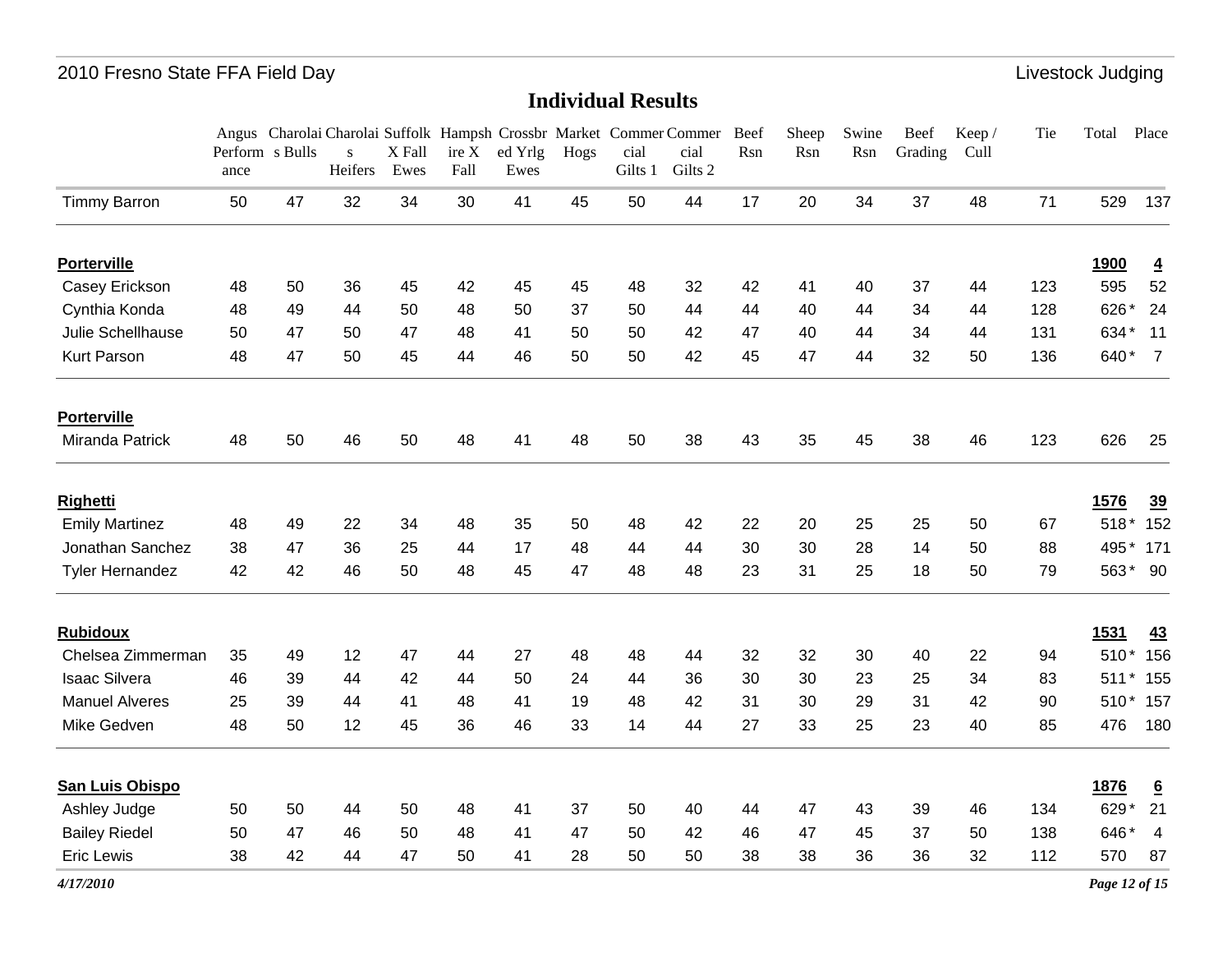|                      |                         |    |                         |                |               |                 |      |                 | Angus Charolai Charolai Suffolk Hampsh Crossbr Market Commer Commer | Beef        | Sheep       | Swine          | Beef    | Keep/ | Tie      | Total          | Place          |
|----------------------|-------------------------|----|-------------------------|----------------|---------------|-----------------|------|-----------------|---------------------------------------------------------------------|-------------|-------------|----------------|---------|-------|----------|----------------|----------------|
|                      | Perform s Bulls<br>ance |    | $\mathbf{s}$<br>Heifers | X Fall<br>Ewes | ire X<br>Fall | ed Yrlg<br>Ewes | Hogs | cial<br>Gilts 1 | cial<br>Gilts 2                                                     | Rsn         | Rsn         | Rsn            | Grading | Cull  |          |                |                |
| Lauren Huffaker      | 42                      | 42 | 50                      | 50             | 44            | 50              | 37   | 50              | 30                                                                  | 40          | 42          | 34             | 40      | 50    | 116      | 601* 41        |                |
| Santa Maria          |                         |    |                         |                |               |                 |      |                 |                                                                     |             |             |                |         |       |          | 1868           | $\overline{1}$ |
| <b>Ernest Ford</b>   | 42                      | 49 | 50                      | 47             | 48            | 45              | 43   | 48              | 42                                                                  | 42          | 46          | 44             | 41      | 44    | 132      | 631*           | 16             |
| <b>Jeff Klein</b>    | 48                      | 47 | 44                      | 47             | 48            | 45              | 33   | 50              | 50                                                                  | 42          | 40          | 25             | 38      | 50    | 107      | 607*           | 39             |
| Kira Castellanos     | 42                      | 39 | 50                      | 50             | 42            | 27              | 33   | 47              | 44                                                                  | 26          | 25          | 27             | 34      | 50    | 78       | 536            | 127            |
| Samara Guerra        | 48                      | 43 | 44                      | 50             | 48            | 50              | 43   | 50              | 36                                                                  | 39          | 44          | 46             | 39      | 50    | 129      | 630*           | 20             |
| Sonora               |                         |    |                         |                |               |                 |      |                 |                                                                     |             |             |                |         |       |          | 1225           | 53             |
| Allie Serrano        | 15                      | 27 | 48                      | 47             | 28            | 45              | 33   | 14              | 42                                                                  | $\mathbf 0$ | 0           | $\mathbf 0$    | 24      | 48    | $\Omega$ | $\star$<br>371 | 215            |
| Ashley Payne         | 17                      | 27 | 12                      | 47             | 44            | 45              | 43   | 16              | 38                                                                  |             | 0           | $\overline{0}$ | 28      | 42    | $\Omega$ | 359            | 216            |
| <b>Bailey Orpurt</b> | 38                      | 42 | 48                      | 45             | 26            | 41              | 48   | 35              | 44                                                                  | $\Omega$    | $\mathbf 0$ | $\overline{0}$ | 13      | 48    | $\Omega$ | 428*           | 204            |
| Morgan Butow         | 15                      | 47 | 50                      | 47             | 38            | 46              | 43   | 32              | 38                                                                  | 0           | 0           | $\mathbf 0$    | 20      | 50    | 0        | 426*           | 205            |
| <b>Templeton</b>     |                         |    |                         |                |               |                 |      |                 |                                                                     |             |             |                |         |       |          | 1683           | 26             |
| Amy Hanks            | 48                      | 42 | 44                      | 47             | 42            | 50              | 39   | 48              | 30                                                                  | 39          | 37          | 34             | 31      | 50    | 110      | 581*           | 73             |
| Eric Lahargou        | 45                      | 47 | 32                      | 37             | 44            | 41              | 20   | 47              | 30                                                                  | 20          | 25          | 20             | 30      | 22    | 65       | 460            | 194            |
| Kayla Hilderbrand    | 25                      | 50 | 36                      | 47             | 42            | 41              | 28   | 44              | 44                                                                  | 38          | 42          | 31             | 30      | 50    | 111      | 548*           | 104            |
| Kayla Welcher        | 48                      | 43 | 36                      | 37             | 48            | 50              | 43   | 47              | 42                                                                  | 24          | 25          | 38             | 31      | 42    | 87       | 554*           | - 99           |
| <b>Thomas Downey</b> |                         |    |                         |                |               |                 |      |                 |                                                                     |             |             |                |         |       |          | 1642           | 31             |
| Arla A. Green IV     | 42                      | 47 | 36                      | 50             | 48            | 41              | 43   | 42              | 30                                                                  | 34          | 30          | 20             | 25      | 42    | 84       | 530*           | 136            |
| Ashley Young         | 42                      | 47 | 44                      | 47             | 48            | 46              | 34   | 47              | 32                                                                  | 32          | 30          | 24             | 5       | 34    | 86       | 512            | 153            |
| <b>Kristine Pool</b> | 50                      | 47 | 50                      | 47             | 34            | 50              | 39   | 50              | 50                                                                  | 36          | 34          | 25             | 32      | 50    | 95       | 594*           | 55             |
| <b>Tyler Gordon</b>  | 42                      | 39 | 50                      | 37             | 36            | 45              | 33   | 31              | 44                                                                  | 38          | 32          | 17             | 24      | 50    | 87       | $518*$         | 150            |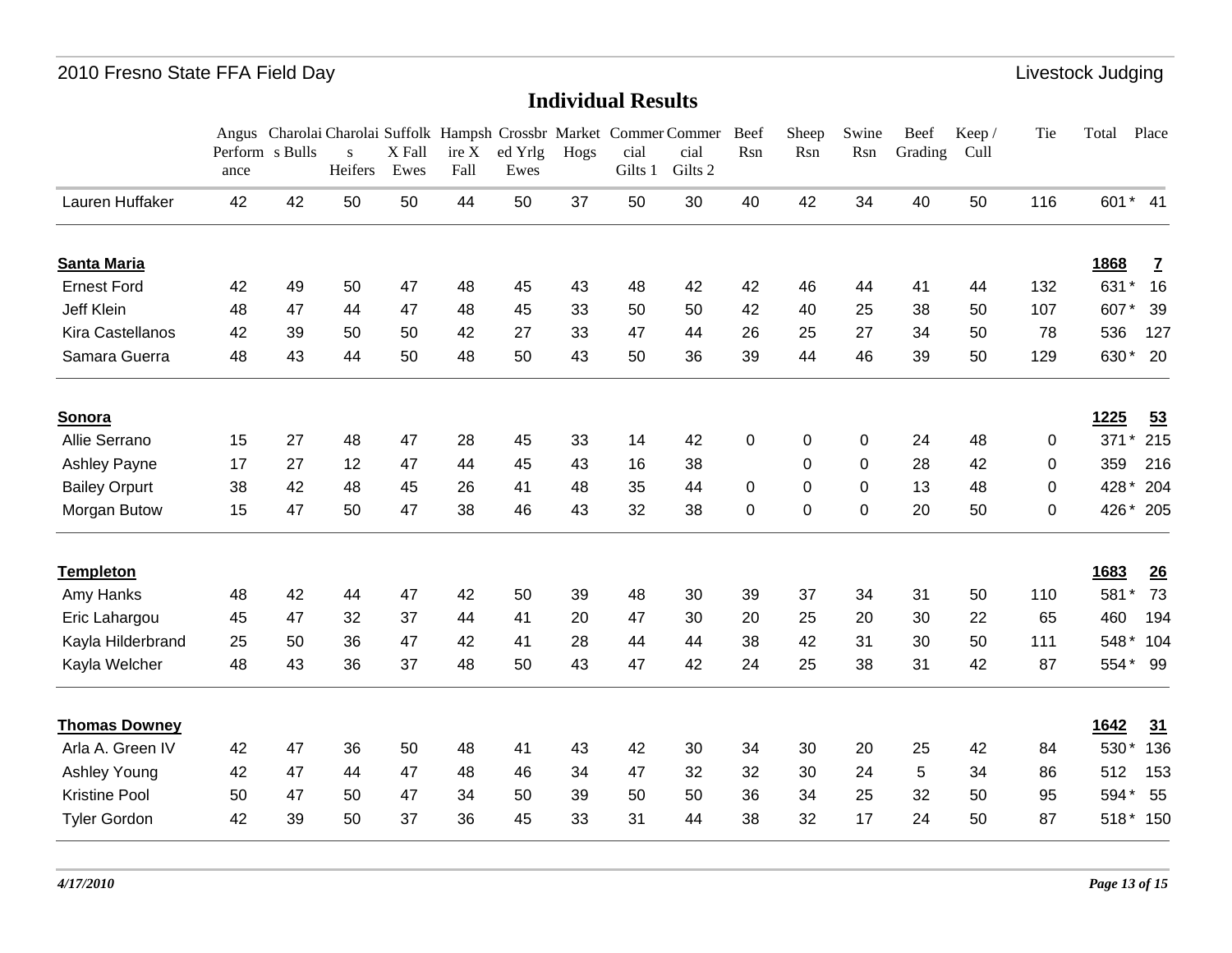|                         |      |                 |               |                |               |                 |      |                 | Angus Charolai Charolai Suffolk Hampsh Crossbr Market Commer Commer | Beef        | Sheep       | Swine | Beef    | Keep/ | Tie | Total  | Place            |
|-------------------------|------|-----------------|---------------|----------------|---------------|-----------------|------|-----------------|---------------------------------------------------------------------|-------------|-------------|-------|---------|-------|-----|--------|------------------|
|                         | ance | Perform s Bulls | S.<br>Heifers | X Fall<br>Ewes | ire X<br>Fall | ed Yrlg<br>Ewes | Hogs | cial<br>Gilts 1 | cial<br>Gilts 2                                                     | Rsn         | Rsn         | Rsn   | Grading | Cull  |     |        |                  |
| <b>Tracy</b>            |      |                 |               |                |               |                 |      |                 |                                                                     |             |             |       |         |       |     | 1644   | $\underline{30}$ |
| Arianna Koster          | 42   | 42              | 34            | 34             | 48            | 45              | 33   | 50              | 42                                                                  | 35          | 27          | 30    | 29      | 42    | 92  | 533*   | 132              |
| Kaitlin Mizuno          | 42   | 42              | 50            | 50             | 48            | 46              | 43   | 50              | 42                                                                  | 28          | 30          | 27    | 21      | 50    | 85  | 569*   | 88               |
| Katy Holdener           | 48   | 39              | 48            | 31             | 26            | 46              | 50   | 35              | 34                                                                  | 36          | 32          | 30    | 25      | 46    | 98  | 526    | 140              |
| Nikki Dutra             | 42   | 39              | 44            | 50             | 38            | 50              | 37   | 48              | 30                                                                  | 33          | 35          | 27    | 33      | 36    | 95  | $542*$ | 115              |
| <b>Tracy</b>            |      |                 |               |                |               |                 |      |                 |                                                                     |             |             |       |         |       |     |        |                  |
| Morgan Foster           | 46   | 39              | 50            | 50             | 50            | 41              | 42   | 47              | 42                                                                  | 36          | 35          | 34    | 33      | 50    | 105 | 595    | 53               |
| <b>Vista</b>            |      |                 |               |                |               |                 |      |                 |                                                                     |             |             |       |         |       |     | 1302   | $\overline{51}$  |
| Amber Stouffer          | 20   | 50              | 44            | 23             | 44            | 41              | 43   | 43              | 44                                                                  | 24          | 25          | 18    | 30      | 26    | 67  | 475*   | 182              |
| Cayla Horn              | 42   | 50              | 44            | 41             | 32            | 45              | 48   | 32              | 42                                                                  | 32          | 34          | 32    | 26      | 44    | 98  | 544*   | 111              |
| Madison Haussmann       |      | 50              | 34            |                | 48            | 50              | 24   | 50              |                                                                     | $\mathbf 0$ | $\mathbf 0$ | 27    |         |       | 27  | 283*   | 218              |
| Reba Gallegos           | 48   | 21              | 44            |                | 44            | 41              | 34   |                 |                                                                     |             |             | 26    |         |       | 26  | 258    | 219              |
| <b>Woodland-Pioneer</b> |      |                 |               |                |               |                 |      |                 |                                                                     |             |             |       |         |       |     | 1710   | 23               |
| Derek Williams          | 48   | 47              | 50            | 50             | 46            | 50              | 43   | 50              | 44                                                                  | 29          | 30          | 33    | 20      | 50    | 92  | 590*   | 59               |
| Haylee Fonseca          | 48   | 50              | 32            | 50             | 30            | 18              | 48   | 47              | 32                                                                  | 39          | 33          | 32    | 31      | 46    | 104 | 536*   | 125              |
| <b>Maddy Peart</b>      | 42   | 39              | 44            | 17             | 28            | 46              | 24   | 50              | 44                                                                  | 33          | 25          | 15    | 14      | 44    | 73  | 465    | 192              |
| Meghann Spesert         | 48   | 42              | 44            | 50             | 50            | 50              | 50   | 42              | 44                                                                  | 24          | 34          | 38    | 24      | 44    | 96  | 584*   | 67               |